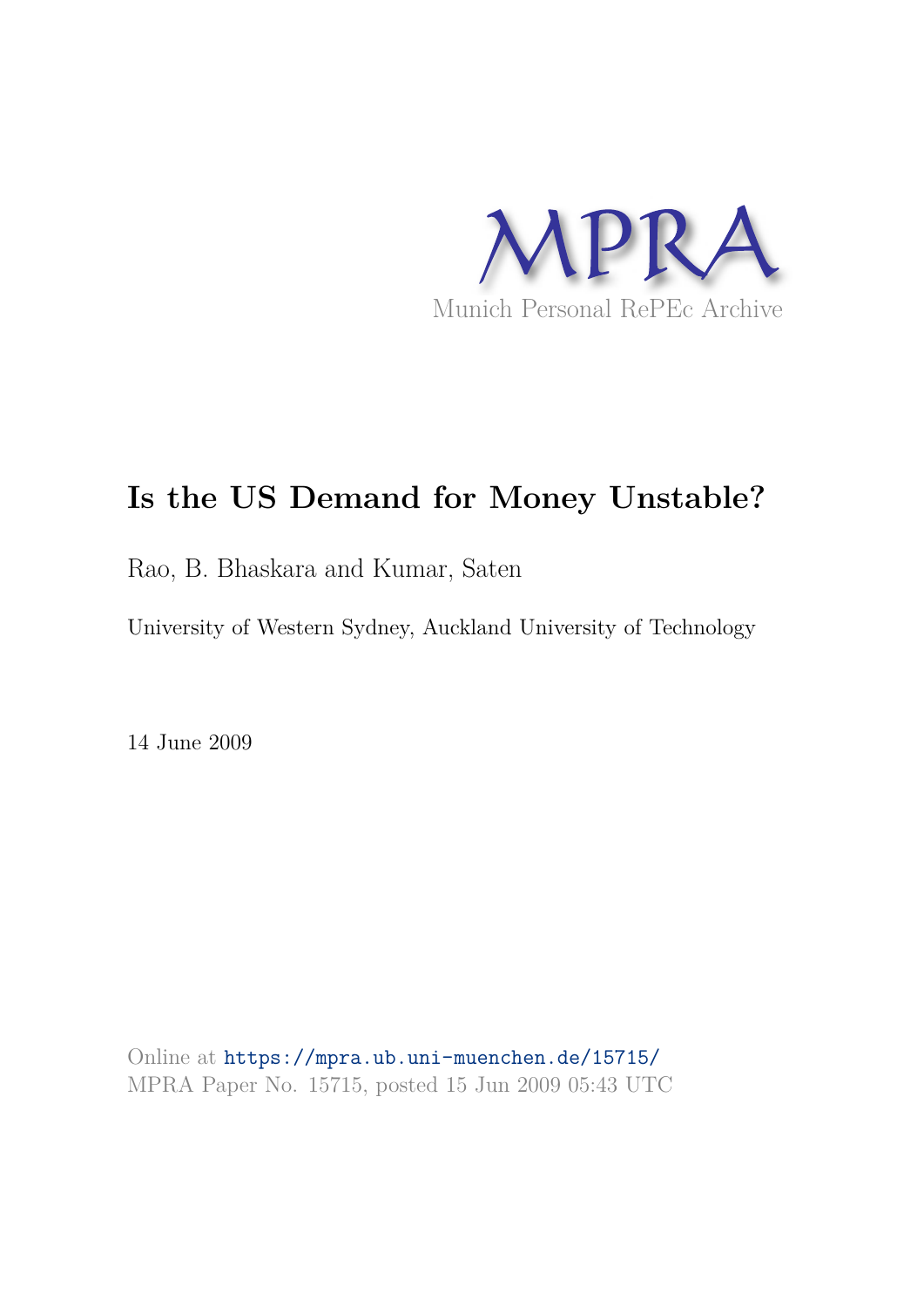#### **Is the US Demand for Money Unstable?**

B. Bhaskara Rao raob123@bigpond.com University of Western Sydney, Sydney (Australia)

Saten Kumar kumar\_saten@yahoo.com Auckland University of Technology (New Zealand)

## **Abstract**

The demand for money (M1) for the USA is estimated with annual data from 1960-2008 and its stability is analyzed with the extended Gregory and Hansen (1996b) test. In addition to estimating the canonical specification, alternative specifications are estimated which include a trend and additional variables to proxy the cost of holding money. Results with our extended specification showed that there has been a structural change in 1998 and the constraint that income elasticity is unity could not be rejected by subsample estimates. Short run dynamic adjustment equations are estimated with the lagged residuals from the fully modified *OLS* (*FMOLS*) estimates of cointegrating equation and also with the general to specific approach (*GETS*).

**Keywords:** Demand for M1, USA, Structural Breaks, Income Elasticity, Cost of Holding Money

**JEL: E41**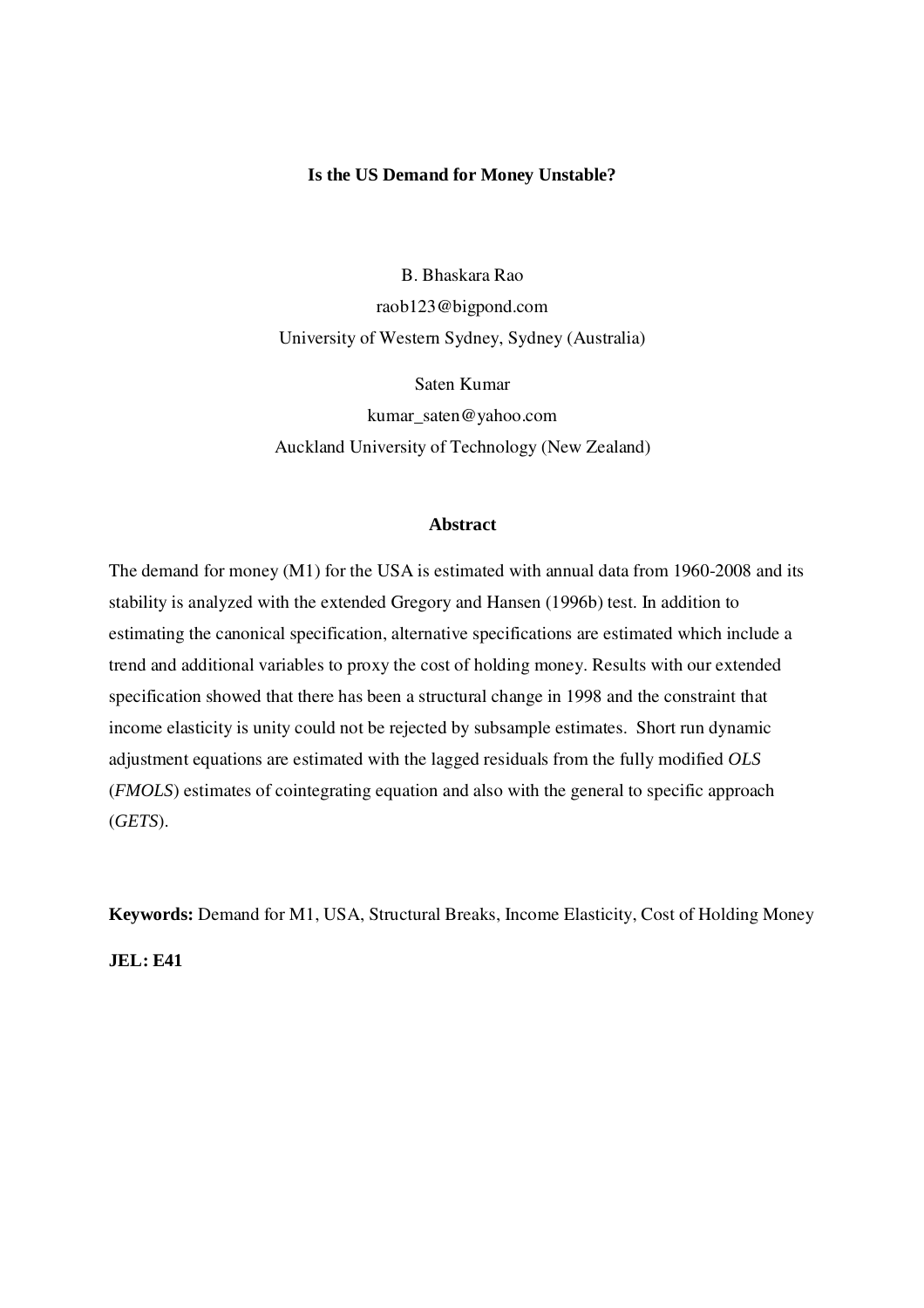#### **1. Introduction**

-

The US demand for money function and its stability have been analyzed by many studies. Some often cited works are Goldfeld (1976), Judd and Scadding (1982), Lucas (1988), Poole (1988), Baba et al. (1992), McNown and Wallace (1992), Stock and Watson (1993), Hoffman et al. (1995) and Yossifov (1998), Ball (2001) and Choi and Jung (2009). <sup>1</sup> Duca and VanHoose (2004) have surveyed important developments in monetary economics including the need to study the demand for money and the current view that this relationship is unimportant because many central banks have abandoned targeting monetary aggregates and switched to the rate of interest as the monetary policy instrument. However, according to Duca and VanHoose, studying this relationship is not an irrelevant activity and therefore summarized the salient features of some key empirical works. Others who take a similar view on the need to study the demand for money are Leeper and Roush (2003) and Ireland (2004). Ireland has estimated a business cycle model for the USA within the ISLM model framework augmented with a Phillips curve and with the post 1980 quarterly data. However, he found that money played relatively a smaller role in explaining the dynamics of inflation and output. In our view this does not mean that demand for money is redundant because Ireland's results are also consistent with instability in the demand for money which might have contributed to the poor correlation between money, inflation and output.<sup>2</sup> The dependent variable in the demand for money varied from the narrow definition of money (M1) to broader measure with weighted averages of monetary aggregates. Although some influential studies have found that the US demand for money (mainly M1) is stable for a long period up to the early or mid 1970s, others have found that it has become unstable since then due to financial reforms, improvements in payments technology and cash management practices,

<sup>&</sup>lt;sup>1</sup> Studies by Lucas (1988), Poole (1988), Stock and Watson (1993) and Hoffman et al. (1995) asserts that the demand for M1 in US is stable over the  $20<sup>th</sup>$  century. However, Goldfeld (1976) and Judd and Scadding (1982) found that the money demand is unstable during 1970s. Further, McNown and Wallace (1992) and Yossifov (1998) obtained implausible income elasticity of M1 and M2. See Sriram (1999) for a survey.

 $2<sup>2</sup>$  The pros and cons on whether monetary aggregates or the interest rate should be used as monetary policy instrument are based on whether the effects of monetary policy are through the real balance effect or through interest rate effect. Objections to the use of the rate of interest as policy instrument may also be raised because changes to the rate of interest would have important distributional effects and these are ignored in debates on the merits of using it as a policy instrument.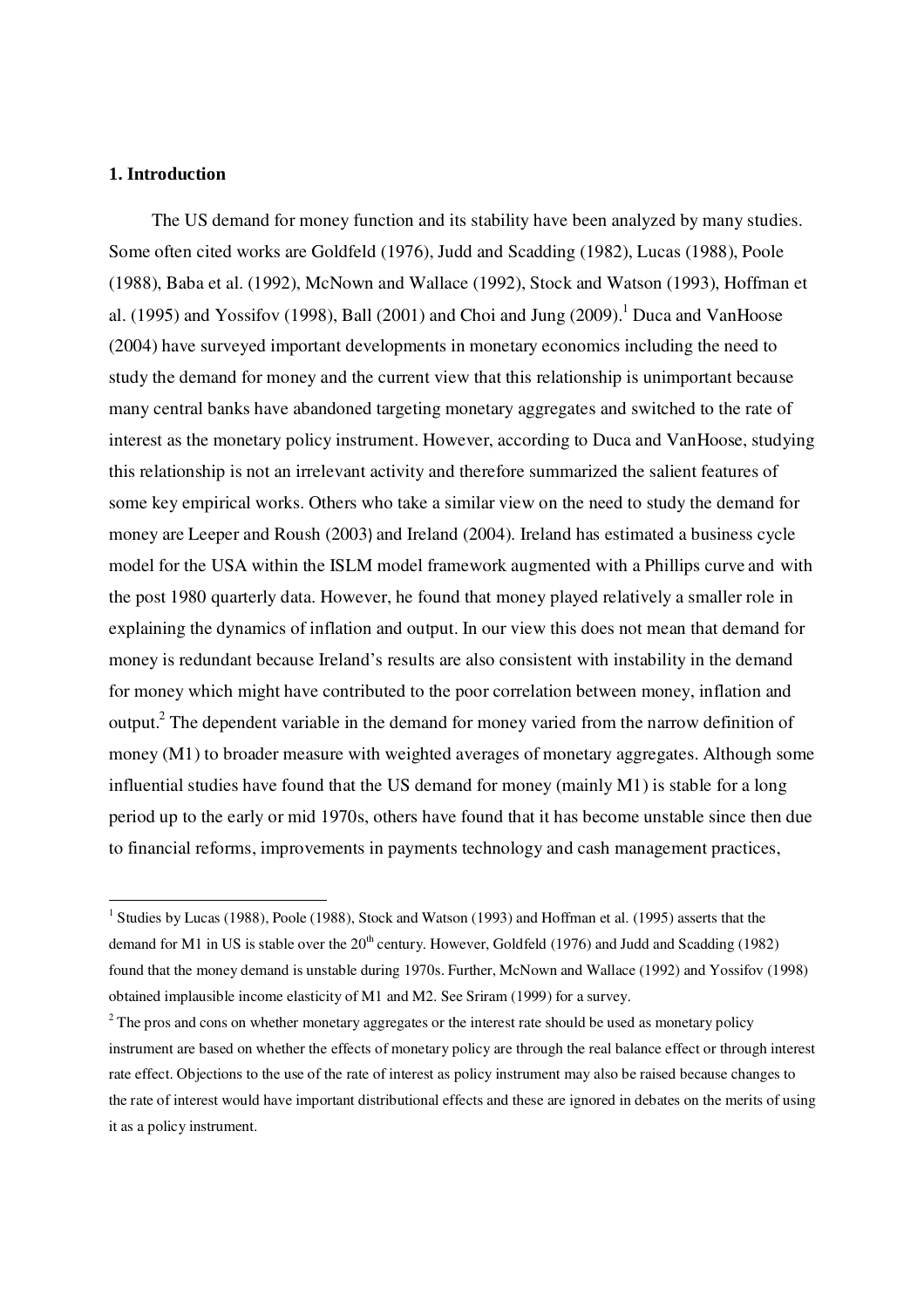which have been significantly improved with parallel progress in computer technology. In this paper we shall examine if these efficiency effects can be captured with modified specifications to improve the stability of this relationship and if the income elasticity of the demand for money is unity as found in many earlier studies. For this purpose, we shall use annual data from 1960 to 2008 for M1.

This paper is organized as follows. Section 2 reviews a few recent contributions on the US demand for M1. Section 3 discusses our modifications to its canonical specification and presents estimates of cointegrating equations. Structural break tests are also conducted in this section. Since these tests have weak power against the null of no cointegration it is necessary to use discretion to specify and estimate stable demand for money functions. Section 4 concludes.

### **2. Recent Studies of US Demand for Money**

 Several pre 1980s studies have generally used annual data and the following canonical specification for the demand for real money.

$$
\ln m_t = \theta_0 + \theta_y \ln(y_t) + \theta_R R_t + \varepsilon_t \tag{1}
$$

where  $\theta_0$  = intercept, *m* = real money stock, *y* = real output, *R* = cost of holding money proxied with the nominal short term interest rate and  $\varepsilon \sim N(0, \sigma)$ . They found that this function is stable and estimates of the income elasticity  $(\theta_y)$  are about unity and the semi-interest rate elasticity  $(\theta_R)$  is around -0.1. According to Friedman and Kuttner (1992), the above canonical specification for M1 is cointegrated with income and the rate of interest for the period 1960– 1979, but becomes unstable if samples are extended to include data from the 1980s. However, Ball (2001), in an insightful study, noted that stability tests did not show breaks in the demand for M1 with data up to 1987, but a break is generally found if the samples include data through 1996; Duca and VanHoose (2004, p. 259). He also found that when the data are extended beyond 1987, the pre 1970s estimates of income and interest rate elasticities reduce by half so that  $\theta_y = 0.5$  and  $\theta_R = -0.05$ .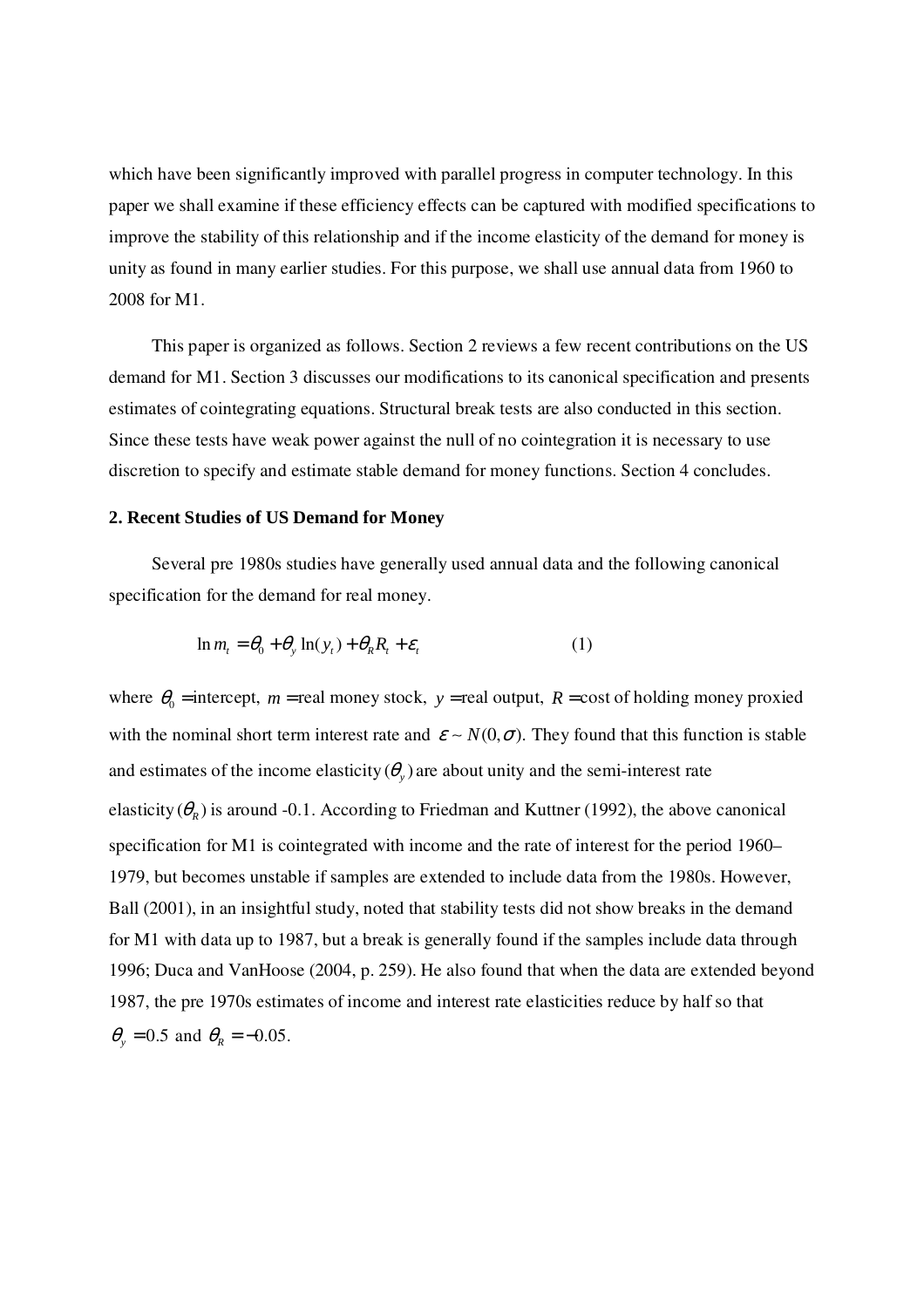More formal break tests are conducted on the US demand for money by Gregory and Hansen (1996a) with annual (1901-1985) and quarterly (1960Q1-1994Q4) data. They have used the canonical specification mainly to illustrate their method for testing for a *single* endogenous break in a cointegrating equation, and not to examine the adequacy of alternative specifications of the demand for money. More recently Choi and Jung (2009) have applied the Bai and Perron (2003) tests for testing for *multiple* endogenous breaks in the US demand for money. Unlike the Gregory and Hansen one step tests for cointegration with one break, the Bai and Perron tests are tests for multiple breaks in equations estimated with *OLS*. Therefore, it is necessary to test for cointegration for each subsample implied by these first stage break tests. Choi and Jung have used a pragmatic option to test for multiple breaks because there is no formal test so far to test for cointegration with multiple endogenous breaks in a single step. Furthermore, the main objective of Choi and Jung seems to be to illustrate the use of the Bai and Perron tests for testing for multiple endogenous breaks with the canonical specification of the demand for money and not to examine the merits of alternative specifications of this relationship.

Gregory and Hansen found an intercept break in 1941 in their annual data, but in their quarterly data there is only weak evidence for both an intercept and slope shift in 1975Q2. In contrast Choi and Jung, using quarterly data (1960Q1 to 2000Q2), have found that there are two breaks in the US demand for money in 1974Q2 and 1986Q1. Therefore they tested for cointegration with the Johansen maximum likelihood method (*JML*) and found one cointegrating equation for each of the 3 subsamples implied by their break tests. However, instead of reporting *JML* estimates of the cointegrating equations, which should have been straightforward, they reported estimates with the 4 alternative methods.<sup>3</sup> Since we shall use later the Phillips and Hansen fully modified *OLS* method (*FMOLS*) to estimate the cointegrating equations, besides *JML*, we shall briefly summarize Choi and Jung's findings based on *FMOLS*. They found that in the first subsample (1959Q1–1974Q1) income elasticity was 0.33 and increased to 0.49 in the second subsample (1974Q2–1986Q1) and then declined to 0.25 in the third subsample (1986Q2–

<u>.</u>

<sup>&</sup>lt;sup>3</sup> One presumes that *JML* estimates were unsatisfactory. The 4 alternative methods are Stock and Watson's (1993) Static OLS (SOLS) and Dynamic OLS (DOLS), Phillips's (1991) band spectral (PBSR) estimator and Phillips and Hansen's (1990) fully modified (PHFM) estimator.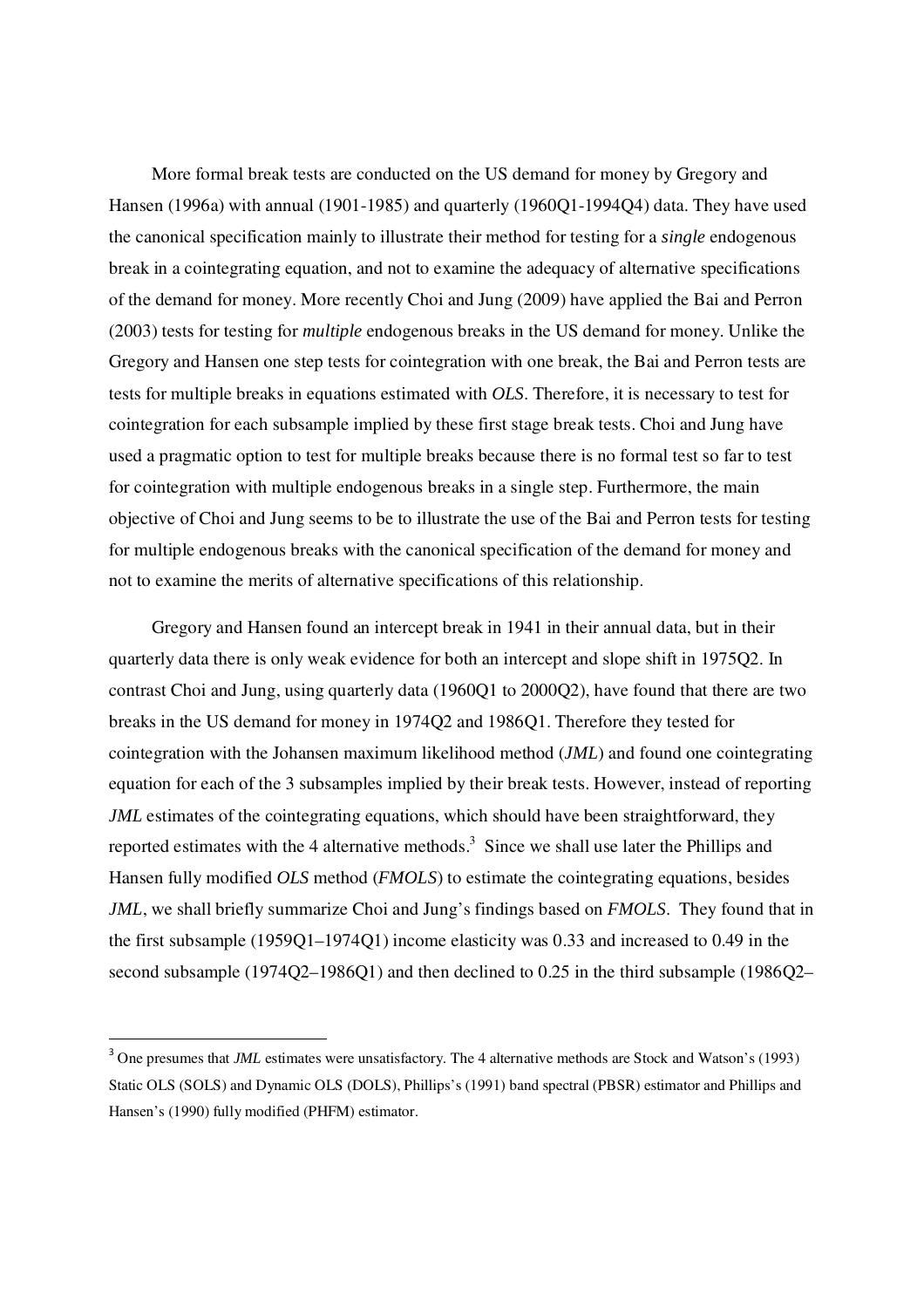$2000Q2$ <sup>4</sup>. Estimates of semi-interest rate elasticity was insignificant in the first subsample but increased in absolute value to -0.045 and became significant in the third subsample. They did not report estimates of the intercepts.

 These aforesaid works provided valuable insights and in particular Choi and Jung are the first to test formally for structural breaks in the demand for money function of the USA.<sup>5</sup> However, a weakness in the previous studies is that there is no trend in their specifications. In fact many other earlier studies have also ignored trend including a path breaking work by Baba et al. (1992). Ideally the following specification with trend could be estimated to capture some effects of improvements in the transactions technology.<sup>6</sup>

$$
\ln m_t = \theta_0 + \theta_T Trend + \theta_y \ln y_t + \theta_R R_t + \varepsilon_t
$$
 (2)

 There is a problem with including trend. As Ball has pointed including trend may give unreliable estimates of the parameters because of the high colinearity between trend and income. Therefore, he has also estimated cointegrating equations with the constraint that income elasticity is unity and these estimates turned out to be informative and did not change his major finding that the demand for money has become unstable when the sample size is extended beyond the late 1980s and up to the mid 1990s.

 The specification in (2) may be still inadequate because it can be extended to include other variables that could better proxy the cost of holding money. For example, in addition to the short term interest rate, the inflation rate and exchange rate can be used by money holders to proxy the cost of holding money because inflation reduces the real value of money. As Choi and Jung have noted, it is likely that cash management practices might have significantly changed after the introduction of the flexible exchange rates in 1973. Ignoring these variables in the demand for money may also cause instability in this relationship. However, the usefulness of such extensions depends on the empirical results, but inclusion of these two additional variables is justified when

<u>.</u>

<sup>&</sup>lt;sup>4</sup> Unfortunately Choi and Jung's dating the break dates gives the impression that they are using monthly and not quarterly data. Therefore, our notation of the dates for the subsamples based on what they might have intended to. <sup>5</sup> Gregory and Hansen used the demand for money to illustrate their techniques and per se they are not interested in a wider sense in the issues on the demand for money. Rao and Kumar (2007, 2009) have used their tests for testing structural breaks in the demand for money of Fiji and Bangladesh.

 $6$  A non linear trend or a linear trend with dummy variables can also be included.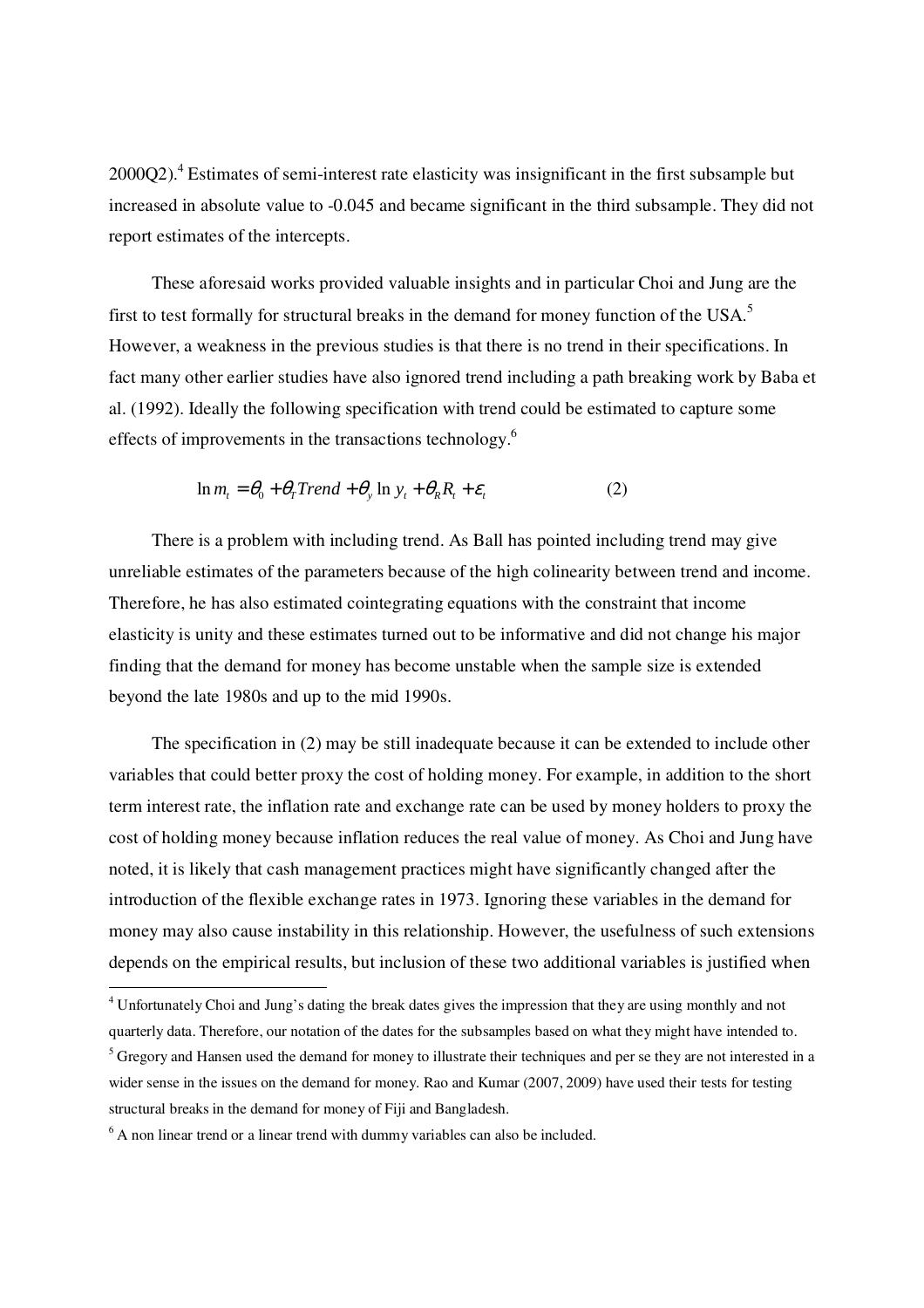the Fisher condition holds only weakly i.e., the correlation between the rate of interest and inflation is not high. In our sample this correlation is about 0.6 and the correlation between the rate of interest and *REER* is very low.<sup>7</sup> Subject to this caveat our extended specification of the demand for money is:

$$
\ln m_t = \theta_0 + \theta_T Trend + \theta_y \ln(y_t) + \theta_R R_t
$$
  
+  $\theta_p \Delta \ln P_t + \theta_x \ln(REER_t) + \varepsilon_t$  (3)

where  $\Delta \ln(P)$  = rate of inflation and *REER* = real effective exchange rate. This improved specification may improve the stability of the demand for money and or show that the structural changes are minor.<sup>8</sup> We shall estimate  $(3)$  in the following section. Definitions of the variables and data sources are in the appendix.

## **3. Empirical Results**

<u>.</u>

 In this section we shall estimate the cointegrating equations for the demand for money (M1) with alternative specifications and sample periods with annual data from 1960 to 2008. The Phillips and Hansen *FMOLS* method is used because it is simpler and quick to implement and convenient to estimate a number of cointegrating equations with different specifications and sample periods. However, there is no formal cointegration test for *FMOLS* estimates and the significance of the coefficients is generally used for the validity of the estimated cointegrating equations. Therefore, we shall use, on a selected basis, the Johansen maximum likelihood (*JML*) test for cointegration, as in Choi and Jung, and report estimates of the *JML* cointegrating equations if they are plausible. Finally, we shall estimate the short run dynamic adjustment equations with the lagged residuals from the *FMOLS* equations and also with the general to

<sup>&</sup>lt;sup>7</sup> See Baba et al. (1992, p.29) for a similar reasoning for the inclusion of the rate of inflation. In our sample the correlation between interest rate and inflation rate is about 0.7 implying that 49% of interest changes are explained by inflation.

<sup>&</sup>lt;sup>8</sup> Baba et al. analyzed the US demand for money from this perspective and although they did not conduct formally tests for structural breaks, they showed that their improved specification adequately explains the missing money episode (1974-1976), great velocity decline (1982-1983) and M1 Explosion (1985-1986); see Baba et al. (1992, fn.1) for the details of these episodes.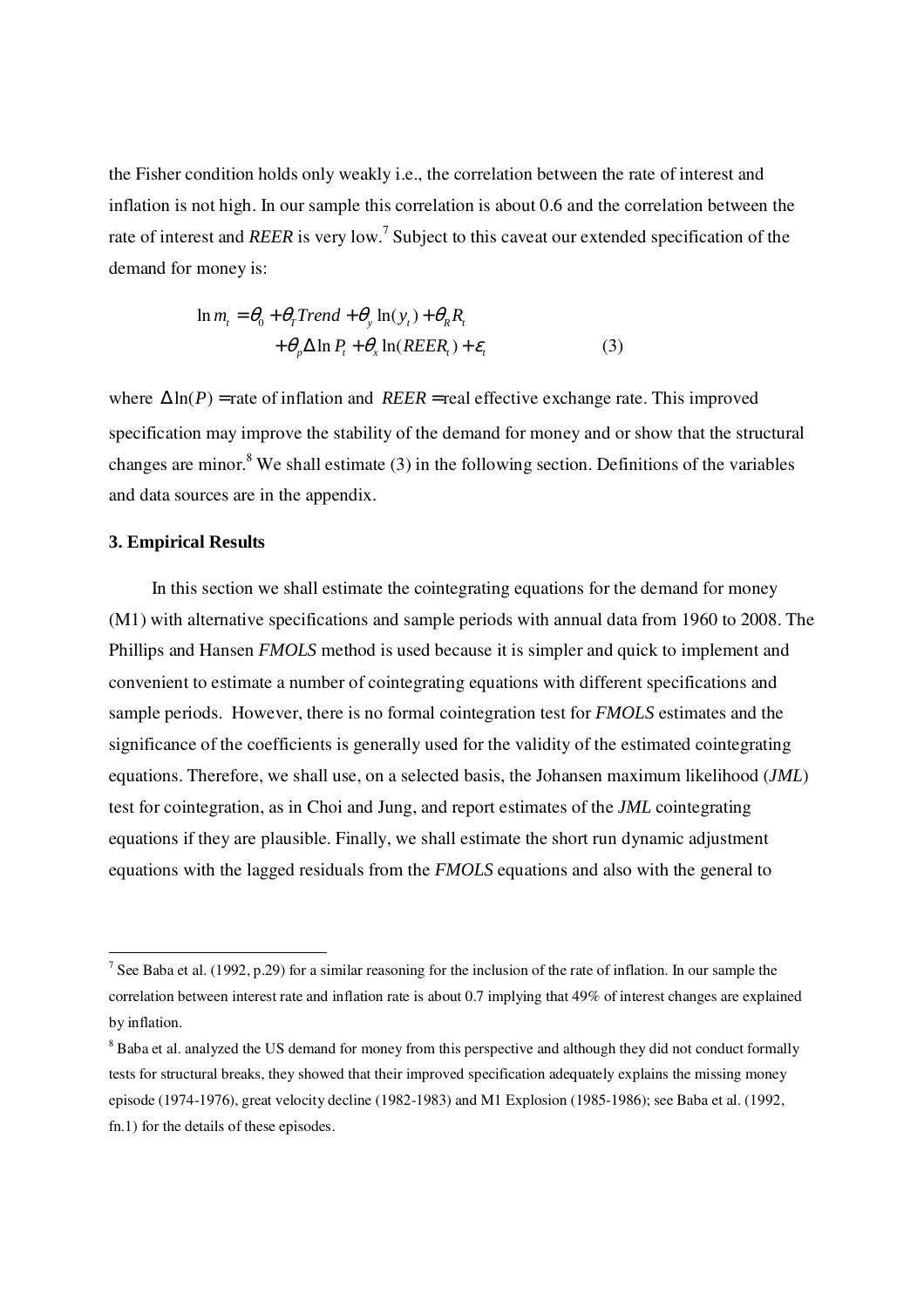specific approach (*GETS*) of the London School of Economics, of which David Hendry is the most ardent exponent.

In Table 1 the estimated cointegrating equations with *FMOLS* for specifications in (1) to (3) are reported in the first 3 rows. All the estimated coefficients are significant at the 5% level but estimates of income elasticities change significantly with the specifications. While the estimate of income elasticity  $(\theta_y)$  is the low at about 0.2 in the canonical specification, it has increased to about 0.5 when trend is added. Only in our extended specification in equation (3)  $\theta$ <sub>y</sub> = 1.0178 and equal to its stylized value of unity.

 The cointegrating equations with *JML* are estimated for equations (3) and (1) and reported, respectively, in rows 4 and 5 of Table 1 to highlight the improvements with our extended specification. Both the trace and maximal eigenvalue tests could not reject the null of a single cointegrating equation.<sup>9</sup> The estimated income and interest rate elasticities in the extended equation (3) are close in both the *FMOLS* and *JML* estimates with some differences in the coefficients of inflation and real effective exchange rate. *JML* estimates of these two parameters are more in absolute magnitude than in *FMOLS*. There are significant differences in the *FMOLS*

|                |         | Equation $(1)$        |        | Equation $(3)$        |        |  |
|----------------|---------|-----------------------|--------|-----------------------|--------|--|
| H <sub>0</sub> | H1      | <b>Test Statistic</b> | 95% CV | <b>Test Statistic</b> | 95% CV |  |
| $r = 0$        | $r=1$   | 49.377                | 37.860 | 81.231                | 22.040 |  |
| $r \leq 1$     | $r = 2$ | 30.884                | 31.790 | 5.963                 | 15.870 |  |
| $r \le 2$      | $r = 3$ | 13.189                | 25.420 | 3.754                 | 9.160  |  |

 $9^9$  To conserve space we report below only the Maximal Eigenvalue test for (3) and (1).

-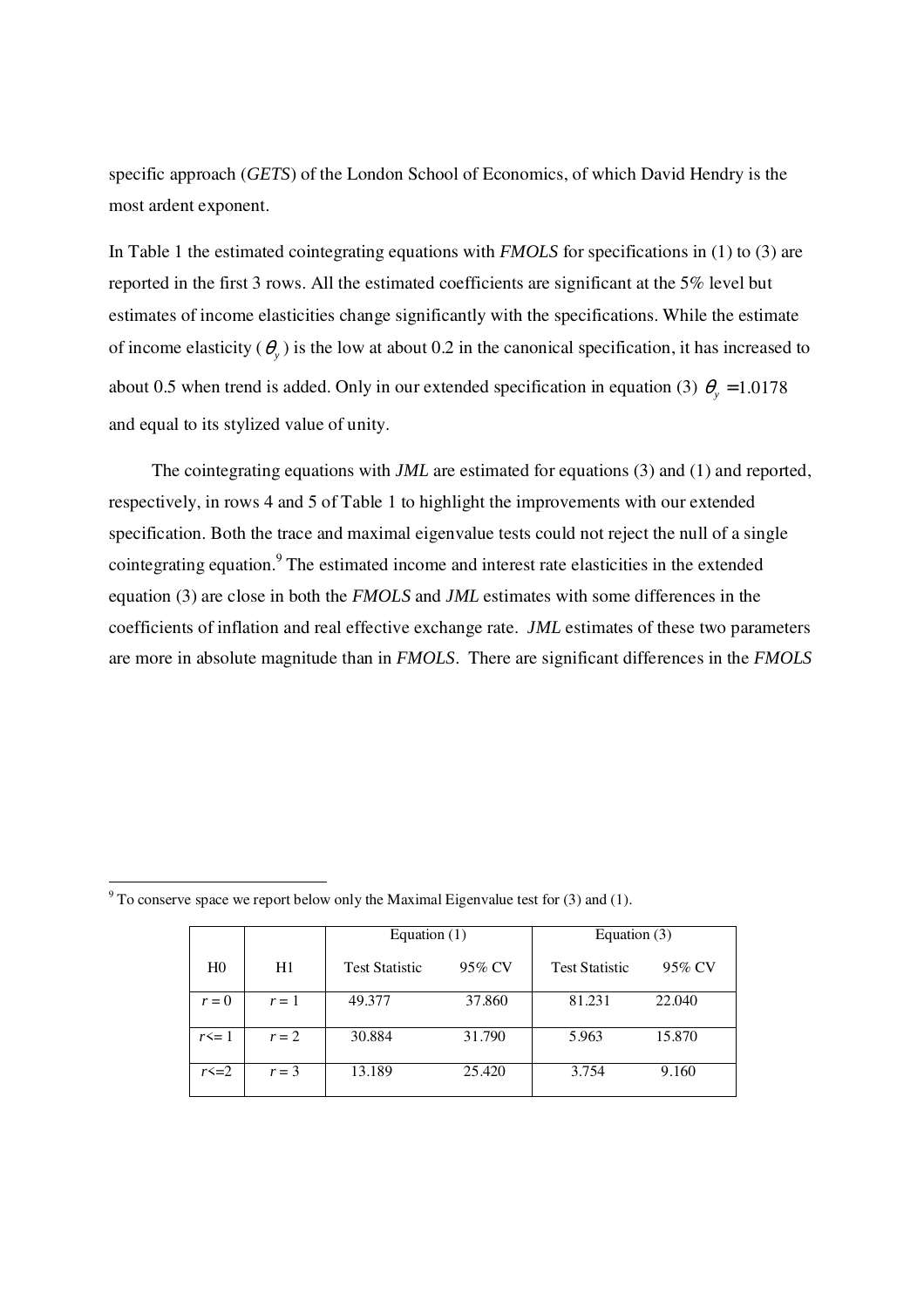| Method       | Period                                                                                                                                                                                                                                   | Equation        | $\theta_{0}$ | $\theta_{\scriptscriptstyle T}$ | $\theta_{\rm v}$ | $\theta_{\scriptscriptstyle R}$ | $\theta_{\scriptscriptstyle p}$ | $\theta_{\rm x}$ |
|--------------|------------------------------------------------------------------------------------------------------------------------------------------------------------------------------------------------------------------------------------------|-----------------|--------------|---------------------------------|------------------|---------------------------------|---------------------------------|------------------|
| <b>FMOLS</b> | 1962-2008                                                                                                                                                                                                                                | EQ <sub>1</sub> | 1.412        |                                 | 0.185            | $-0.009$                        |                                 |                  |
|              |                                                                                                                                                                                                                                          |                 | $(9.89)*$    |                                 | $(11.60)^*$      | $(3.51)^*$                      |                                 |                  |
| <b>FMOLS</b> | 1962-2008                                                                                                                                                                                                                                | EQ <sub>2</sub> | $-1.033$     | $-0.010$                        | 0.496            | $-0.011$                        |                                 |                  |
|              |                                                                                                                                                                                                                                          |                 | (0.53)       | (1.28)                          | $(2.00)*$        | $(4.24)$ *                      |                                 |                  |
| <b>FMOLS</b> | 1962-2008                                                                                                                                                                                                                                | EQ <sub>3</sub> | $-3.900$     | $-0.035$                        | 1.018            | $-0.013$                        | $-1.177$                        | $-0.431$         |
|              |                                                                                                                                                                                                                                          |                 | $(3.05)*$    | $(6.31)^*$                      | $(6.19)*$        | $(5.52)^*$                      | $(4.29)*$                       | $(5.57)^*$       |
| <b>JML</b>   | 1962-2008                                                                                                                                                                                                                                | EQ <sub>3</sub> | @            | $-0.033$                        | 0.928            | $-0.014$                        | $-2.282$                        | $-0.347$         |
|              |                                                                                                                                                                                                                                          |                 |              | $(2.88)*$                       | $(2.83)*$        | $(3.42)^*$                      | $(4.02)*$                       | $(3.31)^*$       |
| <b>JML</b>   | 1962-2008                                                                                                                                                                                                                                | EQ <sub>1</sub> | 4.457        |                                 | $-0.071$         | $-0.058$                        |                                 |                  |
|              |                                                                                                                                                                                                                                          |                 | (0.97)       |                                 | (0.18)           | (0.78)                          |                                 |                  |
|              | $\mathbf{M}$ and $\mathbf{M}$ and $\mathbf{M}$ are about the contract of the contract of the contract of the contract of the contract of the contract of the contract of the contract of the contract of the contract of the contract of |                 |              |                                 |                  |                                 |                                 |                  |

Table 1 Estimates of Cointegrating Equations

Notes:  $@ =$  Estimated with unrestricted intercepts and restricted trends in the VAR.  $C =$  Constrained equation. Absolute tratios are in the parenthesis. Significance at 5% level is represented by \*.

and *JML* estimates of the canonical specification in (1). Estimates of income and interest rate elasticities are lower but significant in *FMOLS,* but neither is significant in the *JML* estimates. Since our extended specification seems to be more robust, we select this to test for structural breaks. The estimate of the trend coefficient of this equation implies that demand for money has been declining at the rate of about 3.5% per year due to financial reforms and improvements in payments technology. However, as noted by Ball, the estimate of the coefficients of trend and income are unlikely to be accurate due to the high colinearity between these two variables. We shall discuss this problem later.

We shall use the Gregory and Hansen (1996b) extended break test to test for cointegration with a single structural break with the trend variable in the specification. When this test is implemented we found that there is no cointegration with a significant break in the extended equation (3). The test results are in row 1 of Table 2. This result may partly be due to colinearity between trend and income. To avoid this problem we followed a suggestion by Ball and assumed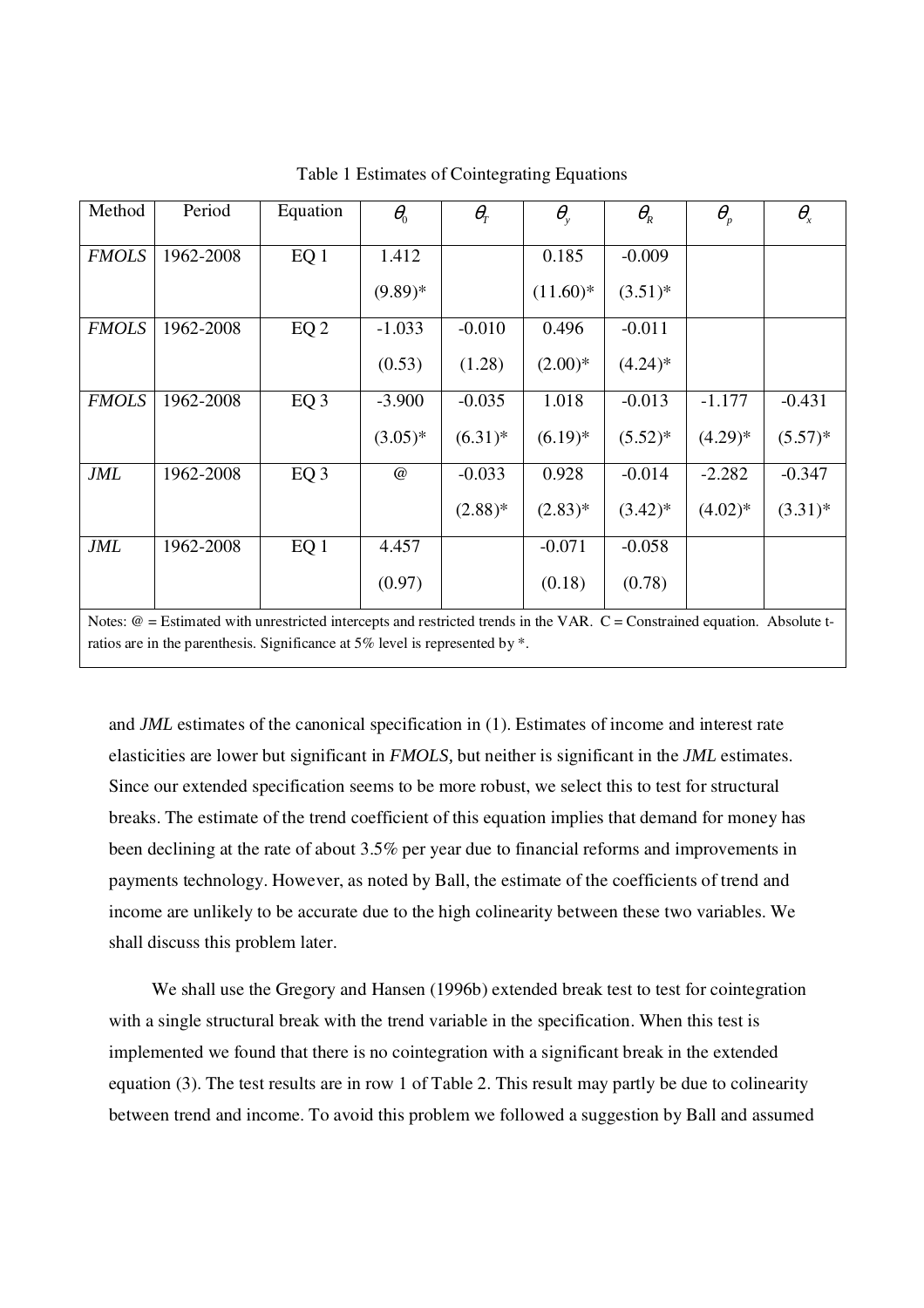that  $\theta_y = 1$  in (3). This is a reasonable assumption because in both the *FMOLS* and *JML* estimates, the constraint that  $\theta$ <sub>y</sub> = 1 could not be rejected at the 5% level by the Wald test. Test results, in row 2 of Table 2, with this modification also failed to detect a significant break. However, the identified break date is 1998 but it should be noted that this is not significant even at the 10% level. To increase the degrees of freedom and efficiency of the test, we have proxied the cost of holding money with the principal component (*PC*) of *R*, ∆*DLP* and *LREER* and the specification with this modifications is as follows.

$$
\ln m_t - \ln y_t = \text{Intercept} + \theta_T \text{Trend} + \theta_{pc} \text{PC}_t \tag{4}
$$

where the dependent variable can also be interpreted as the inverse of velocity. When (4) is tested for a break, the test statistic (absolute value) is only marginally less than the CV (absolute value) at the 10% level, also indicating a break in 1998 and the results are in row 3 of Table 2.

 These break test results should be taken with some caution for a few reasons. Firstly, the Gregory and Hansen tests are joint tests for cointegration with a structural break and there may actually be cointegration without a structural break. Secondly, there may be more than one break and both the intercept and slope coefficients may change. Thirdly, they have low power against the null of no cointegration and discretion is necessary to interpret them.

|   | Specification                                                                                                                        | Test<br>statistic | 5% CV   | 10% CV  | <b>Break</b><br>Date |
|---|--------------------------------------------------------------------------------------------------------------------------------------|-------------------|---------|---------|----------------------|
| 1 | $\ln m_t = \text{Intercept} + \theta_r \text{Trend} + \theta_v \ln(y_t)$<br>$+\theta_{n}\Delta \ln P_{t} + \theta_{r} \ln(REER_{t})$ | $-6.20$           | $-6.84$ | $-6.58$ | 1990                 |
| 2 | $\ln m_t - \ln y_t = \text{Intercept} + \theta_r \text{Trend} + \theta_k R_t$<br>$+\theta_n \Delta \ln P_t + \theta_x \ln(REER_t)$   | $-5.64$           | $-6.32$ | $-6.16$ | 1998                 |
| 3 | $\ln m_t - \ln y_t = \text{Intercept} + \theta_r \text{Trend}$<br>$+\theta_{nc}PC_{n}$                                               | $-5.22$           | $-5.50$ | $-5.24$ | 1998                 |

Table 2 Tests for Cointegration with a Structural Break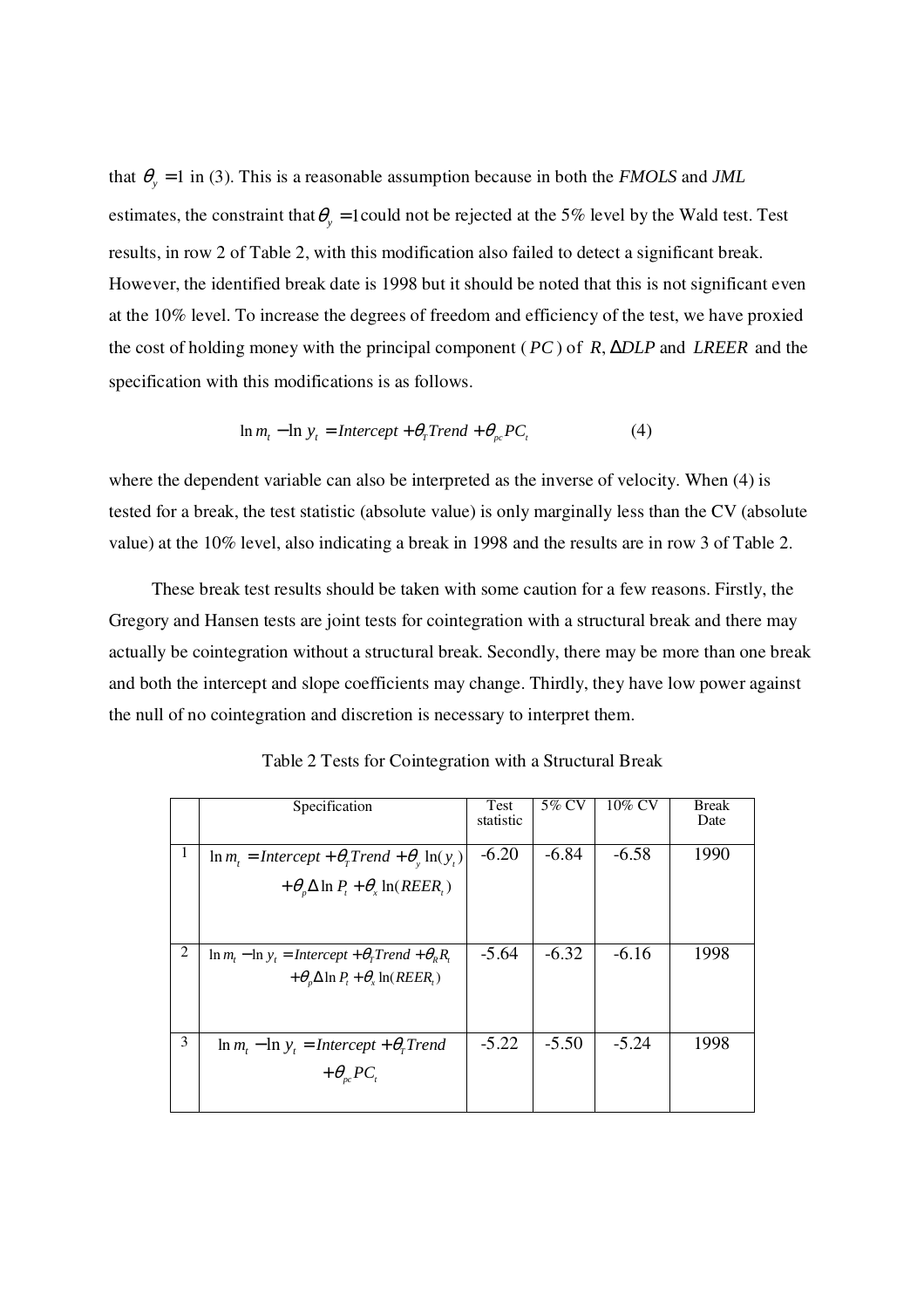With a somewhat weak but not a totally unsatisfactory test result for a structural break, we proceeded further as follows. We have estimated the cointegrating equations for the subsamples (implied by a break in 1998) for the specification in (4) in both an unconstrained and constrained form on  $\theta_y$ . The dependent variable in the former is  $\ln m$  and in the latter ( $\ln m - \ln y$ ) and these formulations help also to test if the income elasticity is unity in both subsamples viz., 1962-1997 and 1998-2008. Both *FMOLS* and *JML* methods are used for estimating the cointegrating equations but *JML* did not yield any meaningful results for the second subsample perhaps because there are only 11 observations.<sup>10</sup> *FMOLS* estimates are good and given in Table 3. While estimates in the unconstrained equations that is the intercept, the coefficients of *T* and ln *y* are almost equal in both subsamples, the coefficient of *PC* is higher in the second subsample. However, a Wald test rejected the null that all the coefficients are equal in both subsamples. The computed test statistic, with *p*-value in square brackets, is  $\chi^2_{(4)} = 420.845[0.000]$ . Although point estimates of income elasticity are about 0.7, a Wald test could not reject the null that income elasticity in both subsamples is one at the 5% level. The computed test statistics for the first and second subsamples are  $\chi^2_{(1)} = 3.143[0.076]$  and  $\chi^2_{(1)} = 0.697[0.404]$ . Next we have re-estimated with *FMOLS* the cointegrating equations for both subsamples with the constraint that income elasticity is unity and these are in the third and fourth rows of Table 3.

<u>.</u>

<sup>&</sup>lt;sup>10</sup> Perhaps this may be the reason why Choi and Jung did not report *JML* estimates of the cointegrating equations for their subsamples even though *JML* procedure has been used to test for cointegration. In our *JML* estimates for the subsample all the estimated coefficients are insignificant but are correctly signed. In the second subsample the coefficients of income and trend are wrongly signed and all are insignificant. Our results imply that perhaps *FMOLS* is better suited for estimating with small samples.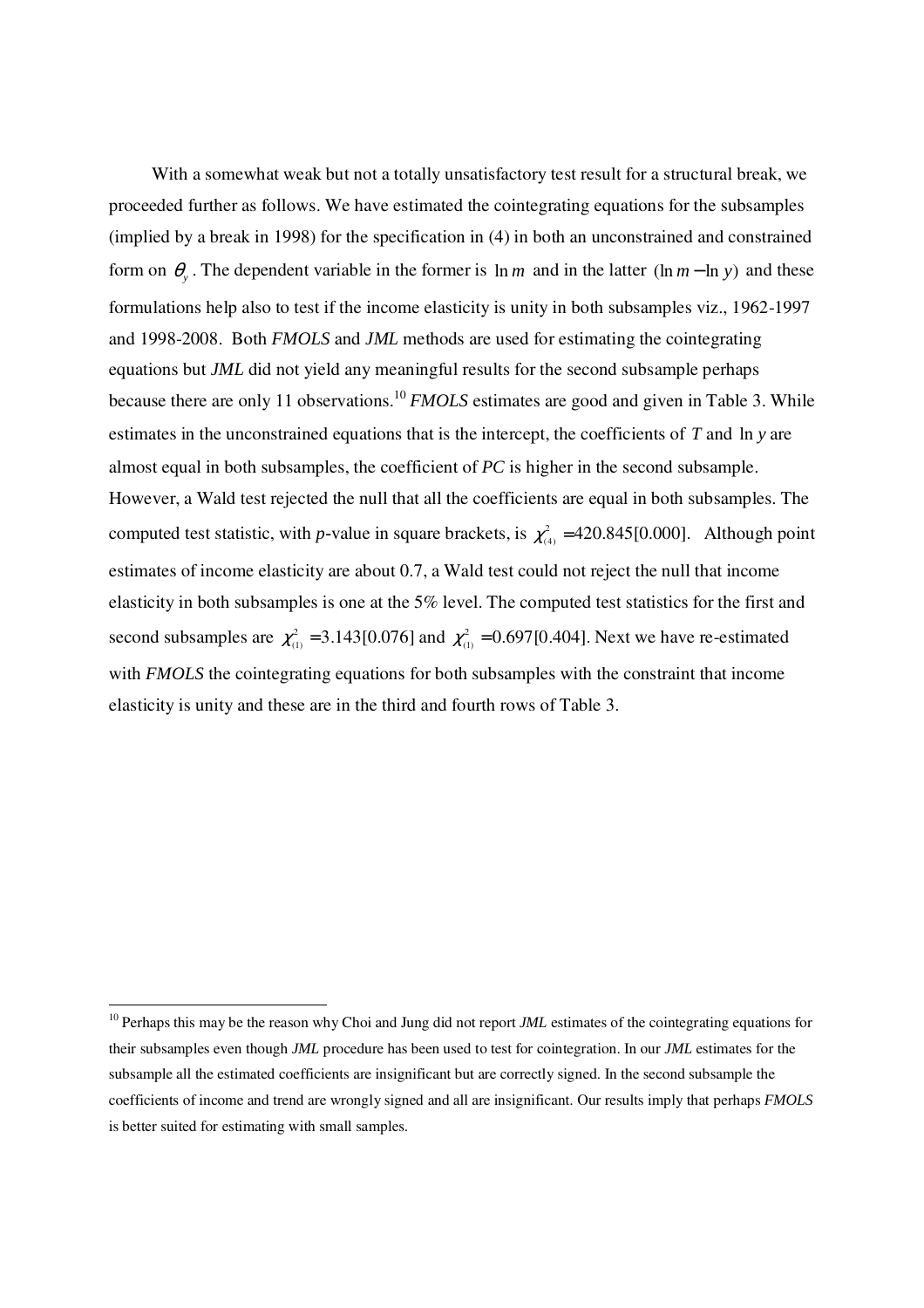| Method                                                                                                   | Period     | Equation        | $\theta_{\scriptscriptstyle 0}$ | $\theta_{\scriptscriptstyle T}$ | $\theta_{\tiny\text{v}}$ | $\theta_{_{PC}}$ |
|----------------------------------------------------------------------------------------------------------|------------|-----------------|---------------------------------|---------------------------------|--------------------------|------------------|
|                                                                                                          |            |                 |                                 |                                 |                          |                  |
| <b>FMOLS</b>                                                                                             | 1962-1997  | EQ <sub>4</sub> | $-2.579$                        | $-0.015$                        | 0.684                    | $-0.035$         |
|                                                                                                          |            | Unconstrained   | $(1.83)$ **                     | $(2.72)*$                       | $(3.84)*$                | $(8.41)*$        |
| <b>FMOLS</b>                                                                                             | 1998-2007# | EQ <sub>4</sub> | $-2.621$                        | $-0.014$                        | 0.676                    | $-0.043$         |
|                                                                                                          |            | Unconstrained   | (0.83)                          | (1.44)                          | $(1.74)$ **              | $(5.36)*$        |
| <b>FMOLS</b>                                                                                             | 1962-1997  | EQ <sub>4</sub> | $-5.074$                        | $-0.025$                        | 1.00                     | $-0.036$         |
|                                                                                                          |            | Constrained     | $(381.63)*$                     | $(44.99)*$                      |                          | (7.84)           |
| <b>FMOLS</b>                                                                                             | 1998-2008  | EQ <sub>4</sub> | $-5.293$                        | $-0.022$                        | 1.00                     | $-0.053$         |
|                                                                                                          |            | Constrained     | $(146.72)*$                     | $(26.49)*$                      |                          | $(8.91)*$        |
| Notes: # Inclusion of data for 2008 caused convergence problems and we estimated with data to 2007.      |            |                 |                                 |                                 |                          |                  |
| $\theta_{pc}$ = Coefficient of the principal component of R, DLP and LREER. Absolute t-ratios are in the |            |                 |                                 |                                 |                          |                  |
| parenthesis. Significance at 5% and 10% levels are denoted by $*$ and $**$ .                             |            |                 |                                 |                                 |                          |                  |

Table 3 Estimates of Cointegrating Equations for Subsamples

 Estimates of trend have increased in both subsamples compared to the unconstrained estimates in rows 1 and 2. Although the coefficients of *PC* have remained the same in the first subsample in both the unconstrained and constrained estimates, it has increased in absolute value in the constrained estimates of the second subsample. A Wald test that all the coefficients in both subsample equations in rows 3 and 4 are equal has rejected the null. We then tested that each individual coefficient is the same in both subsamples in rows 3 and 4. The computed  $\chi^2$  test statistics for the null that intercept and the coefficients of trend and *PC*, with p-values in the square brackets, are respectively: 270.271 [0.000], 31.309 [0.000] and 13.744 [0.000] indicating they differ significantly even at the 1% level. Therefore, we may conclude that there has been a structural change in the US demand for money in 1998 and in particular the intercept and the response to the cost of holding money have increased in absolute magnitude after 1997.

 It would be interesting and informative to proceed further and estimate the short run dynamic equations based on the cointegrating equations with a structural change. We shall use two procedures for this purpose. First, we shall use the lagged error terms i.e., *ECMs* implied by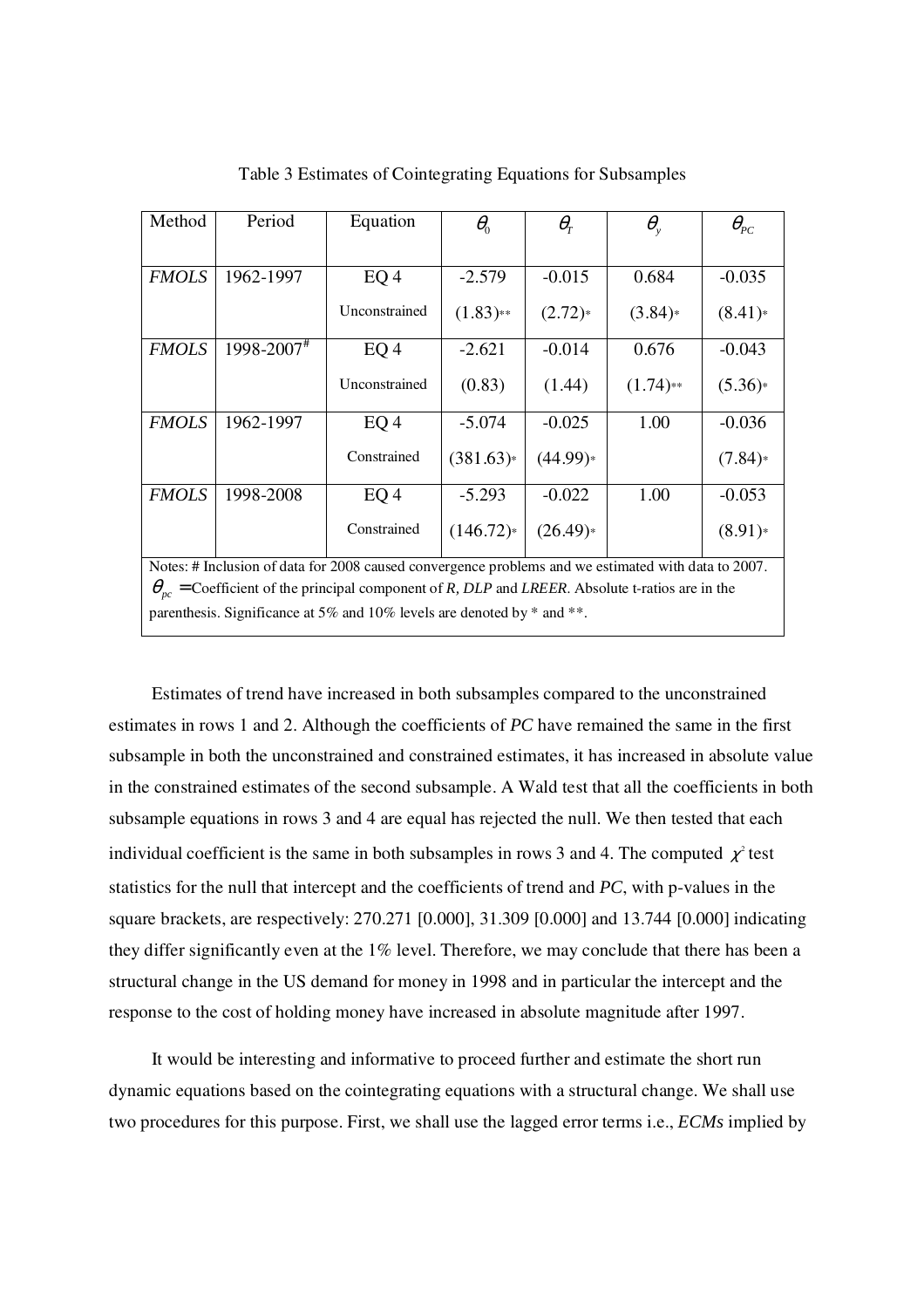the cointegrating equations, based on *FMOLS*, for the two subsamples in Table 3. Next we shall use the *GETS* approach. In contrast to various cointegration methods, where the dynamic short run equation is estimated in two steps, the dynamic equation with the cointegrating equation can be estimated in one step with *GETS.* Recent studies seem to have neglected the short run dynamic equations of the demand for money and satisfied with estimating the cointegrating equations and it is not known if estimating long run relationships without short run dynamics would give robust and reliable estimates of the cointegrating equations.<sup>11</sup> In this respect *GETS* approach has an advantage over conventional cointegration methods. We have used *PcGets* to select the optimal lag structure for the dynamic equations in both methods. The search procedures in *PcGets* minimize the path dependent biases; see Hendry and Krolzig (2001) and Rao and Singh (2006). *PcGets* has selected, for the whole sample period, a parsimonious lag structure for the short run equation with the 2 lagged *ECM* terms, implied by the *FMOLS*  estimates for the constrained specification in Table 3. The estimate of the parsimonious equation (5) is as follows.

$$
\Delta(\ln m_t - \ln y_t) = -0.624 ECM 97_{t-1} - 1.600 ECM 08_{t-1} - 0.031 \Delta PC_t
$$
  
\n
$$
(4.64)^* \qquad (2.87)^* \qquad (6.01)^*
$$
  
\n
$$
0.030 \Delta PC_{t-1} + 0.797 \Delta(\ln m_{t-1} - \ln y_{t-1})
$$
  
\n
$$
(5.59)^* \qquad (9.41)^*
$$
  
\n
$$
\overline{R}^2 = 0.494; \text{SER} = 0.019
$$
  
\n
$$
\chi^2_{s} = 1.664(0.197); \chi^2_{f} = 5.328(0.021); \chi^2_{m} = 1.785(0.410); \chi^2_{hs} = 0.835(0.361)
$$
  
\n(5)

 All the coefficients in (5) are significant at the 5% level and the adjustment coefficients are correctly signed. The  $\overline{R}^2$  at about 0.5 is satisfactory and the  $\chi^2$  tests on the residuals indicate no 2 serial correlation and non-normality in the residuals. However, the functional form misspecification test is only insignificant at the 1% level but becomes significant at 2%. It may be noted that search for a dynamic structure is an empirical issue and it is hard to discover the

<u>.</u>

<sup>&</sup>lt;sup>11</sup> Perhaps the exception is Baba et al. (1992) who estimated with quarterly data (1960Q3-1988Q3) demand for money in the USA. Baba et al. (1992, p. 26) observe that "We infer that the reason for the shifts in alternative models is their omission of appropriate dynamic structure and of important variables."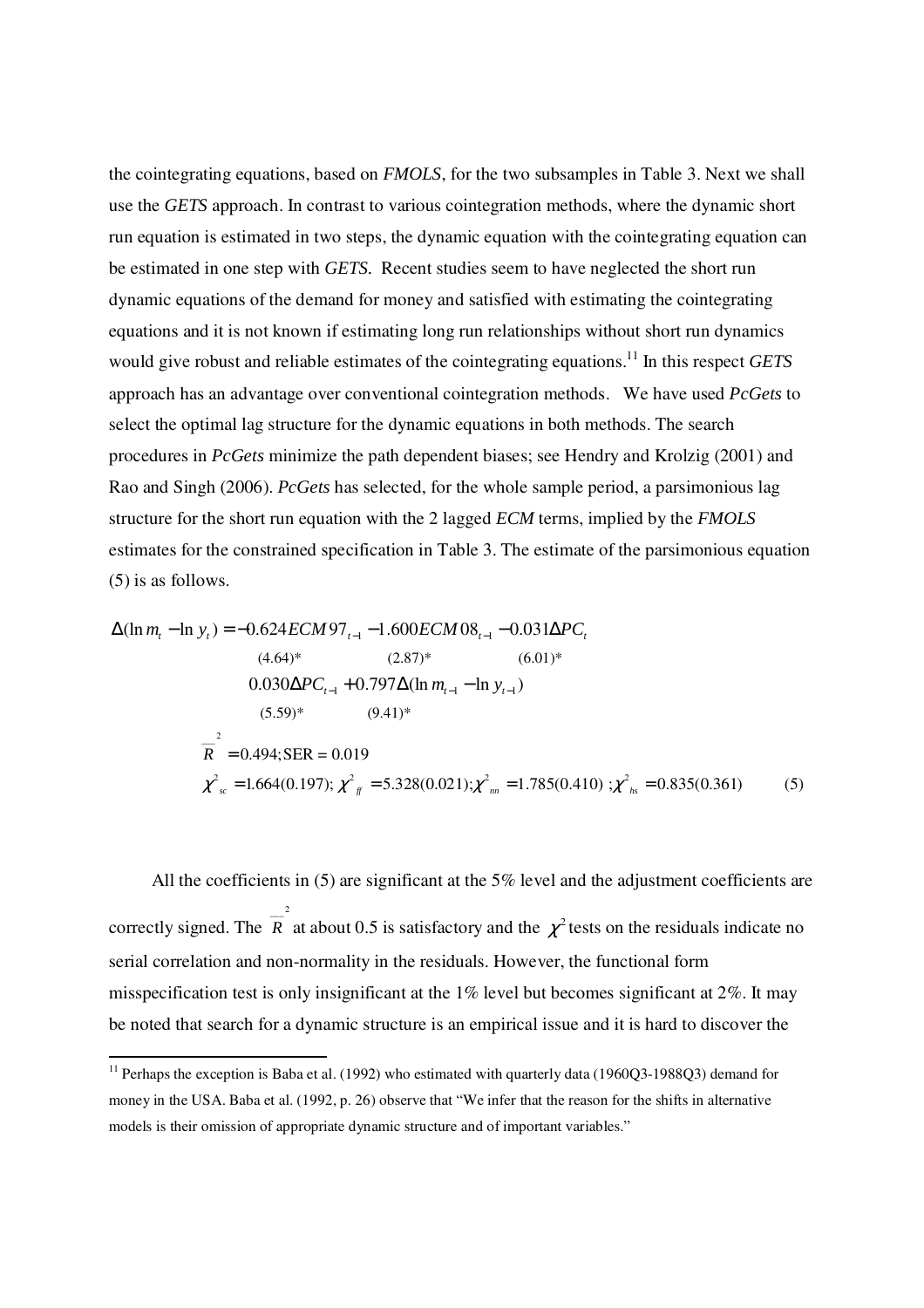correct dynamic structure. The estimate of the adjustment coefficient for the second subsample period at -1.6 is more than twice for the first subsample of -0.6, implying that the speed of adjustment towards equilibrium has substantially increased after 1997. Since the absolute value of the adjustment coefficient for the second subsample exceeds unity, there would be fluctuations in the adjustment path around the equilibrium value.<sup>12</sup> The coefficient of  $\Delta PC<sub>t</sub>$  is negative and its one period lagged value is positive implying that there would be an immediate decrease in the demand for money when the cost of holding money increases but then this is offset by an increase in the next period offsetting the previous effect. The coefficient of the lagged dependent variable is large at 0.8 implying that there is considerable persistence in the changes of the demand for money. Although the plots of predicted and actual values in Figure 1 and residuals in Figure 2 seem satisfactory, there are some large positive and negative errors that exceed 2% in absolute magnitude. There are  $17$  such errors and  $12$  are in the first subsample.<sup>13</sup>

 *GETS* estimate of the demand for money with a dummy variable *D98* (zero up to 1997 and 1 afterwards) to allow for a structural change in the cointegrating equation and with the constraint that income elasticity is unity are in equation (6) below.

$$
(\Delta \ln m_t - \Delta \ln y_t) = -0.516(1 - D98)((\ln m_{t-1} - \ln y_{t-1}) - (-5.084 - 0.025T - 0.036PC_{t-1}))
$$
  
\n(3.52)\* (215.36)\* (38.56)\* (6.24)\*  
\n-1.003D98((\ln m\_{t-1} - \ln y\_{t-1}) - (-5.245 - 0.022T - 0.038PC\_{t-1}))  
\n(2.36)\* (59.28)\* (11.56)\* (2.46)\*  
\n-0.031\Delta PC\_t + 0.020\Delta PC\_{t-1} + 0.408\Delta(\ln m\_{t-1} - \ln y\_{t-1})  
\n(5.28)\* (3.03)\* (2.56)\*

$$
\overline{R}^2 = 0.519; \text{SER}=0.019
$$
\n
$$
\chi^2_{sc} = 0.958(0.328); \chi^2_{ff} = 11.245(0.001); \chi^2_{nn} = 0.464(0.793); \chi^2_{hs} = 0.003(0.982)
$$
\n(6)

.<br>-

 $12$  Generally it is mistaken that if the adjustment coefficient exceeds unity there is no convergence. However this is valid only if the absolute value of the coefficient exceeds 2 but there would be fluctuations in the adjustment path if the estimate is unity or more than unity but below 2.

<sup>13</sup> These errors are in 1963, 1966, 1971, 1974 to 1978, 1987, 1989, 1993, 1996, 1998-1999, 2002, 2004 and 2008.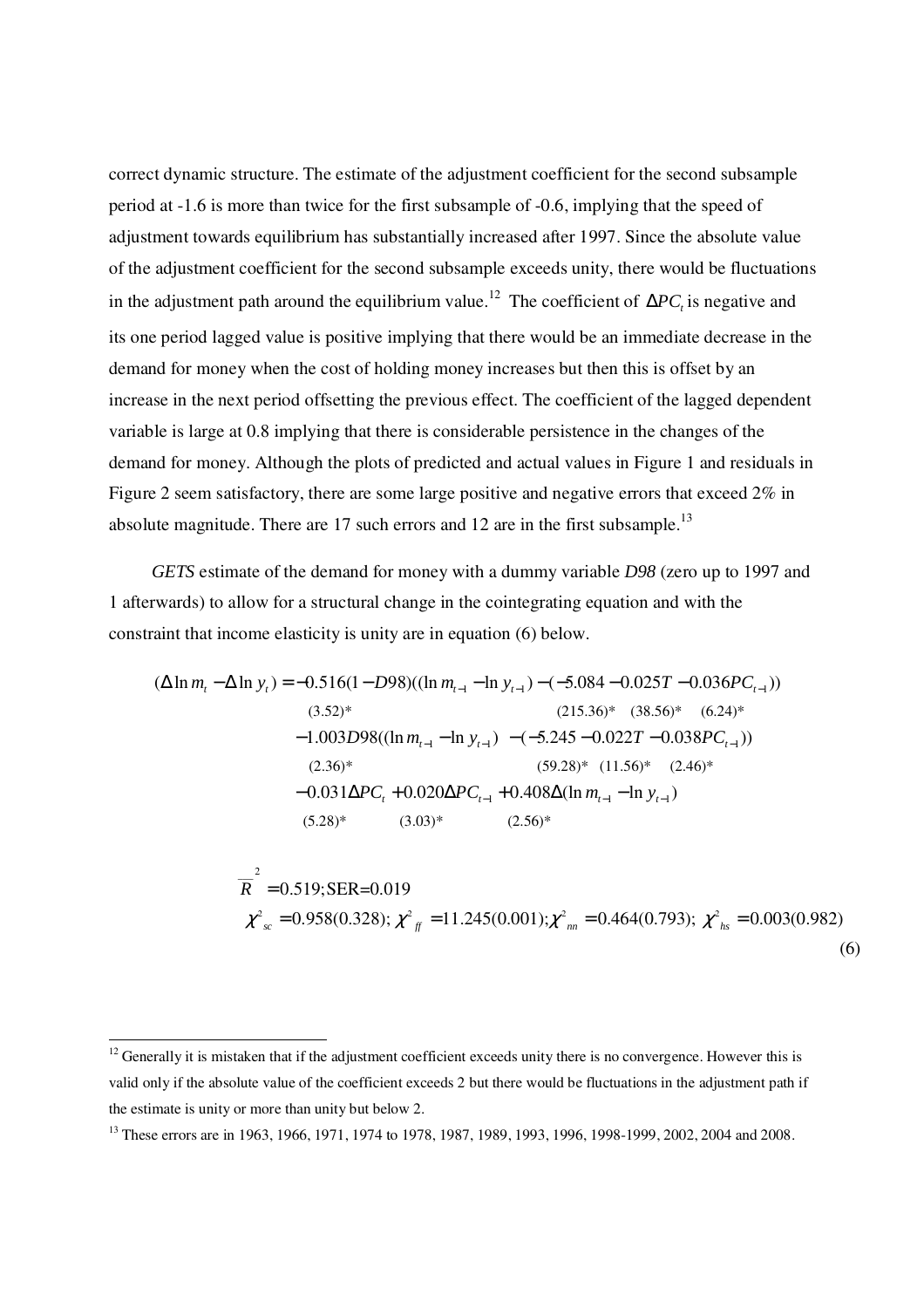**Figure 1: Plot of Actual and Fitted Values** 



**Figure 2: Plot of Residuals and Two Standard Error Bands**

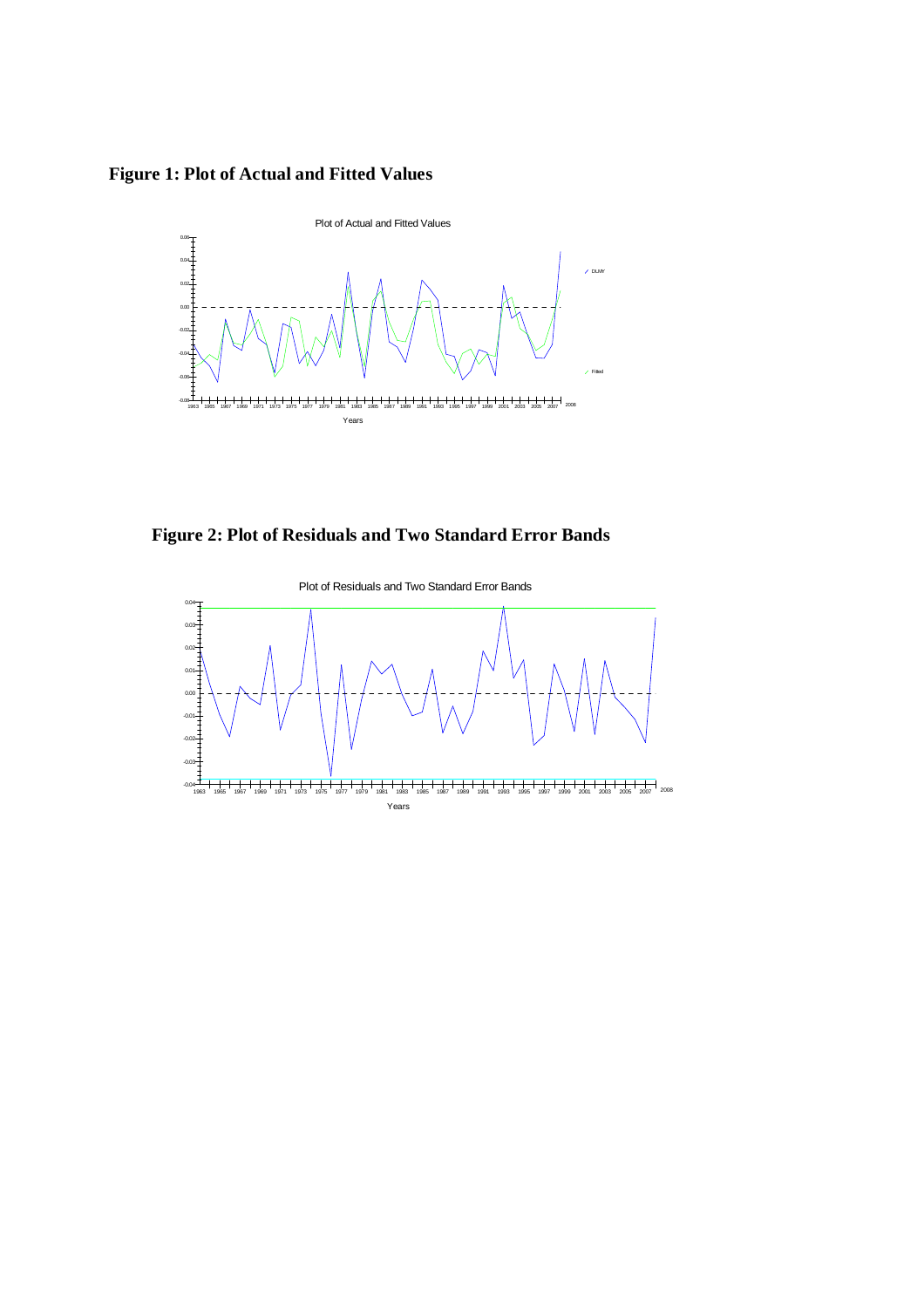All the estimated coefficients are significant in equation (6) at the 5% level and the  $\chi^2$  tests

2

on the residuals, except the functional form test as for equation (5), are insignificant. The  $\overline{R}^2$  at about 0.52 is satisfactory and a trifle more than for equation (5). A Wald joint test with the null that all the coefficients in both subperiods are equal is rejected at the 5% level. However, Wald tests on estimates of individual coefficients of the intercepts, adjustment coefficients and the slopes are equal produced mixed results. While the test did not rejected the null that the intercepts are equal at the 5% level, this null is rejected at the 10% level. The null that the adjustment and slope coefficients are equal is not rejected at the 5% level. Since the joint test that all the combined coefficients are equal has rejected the null, we may conclude that there has been a structural change in the US demand for money in 1998 and ignore the tests on the equality of individual coefficients. However, unlike in equation (5), in equation (6) it is possible to test which coefficients in the cointegrating equation have also changed because in *GETS* the parameters in the cointegrating equation and the short run dynamics are estimated in one step. Based on the point estimates of the individual coefficients, there has been significant improvement in the speed of adjustment to equilibrium after 1997. While the intercept shifted down and there is a marginal improvement in the long run response to changes in the cost of holding money, the change in the coefficient of trend is very small. In the short run dynamics part of the equation (6) the effect of a changes in the cost of holding money is similar to (5) but the change in its lagged value has a smaller effect. The coefficient of the lagged dependent variable is smaller indicating decreased persistence. The plots of the actual and predicted values are in Figure 3 and the errors in Figure 4. In contrast to equation (5) the number of large errors, exceeding 2%, in (6) are less. There are only 10 such errors and 7 are in the first subsample. The years in which the errors exceed 2% are 1970, 1974, 1976, 1978, 1991, 1993, 1996, 1998, 2000, and 2008. While our *GETS* estimates could not explain the missing money episode of 1974- 1976, the error in 1975 is less than 1%. However, errors in 1974 and 1976 are about 3.5%. Our equation has adequately explained the great velocity decline of 1982-1983 and M1 explosion of 1985-1986. Errors in these two episodes are less than 1% but the error in 1986 is 1.4% (see Baba et al. (1992) for an explanation of these episodes). Errors in the 1990s and 2000s are marginally higher than 2%. On this basis we may say that *GETS* estimates are as good and perhaps better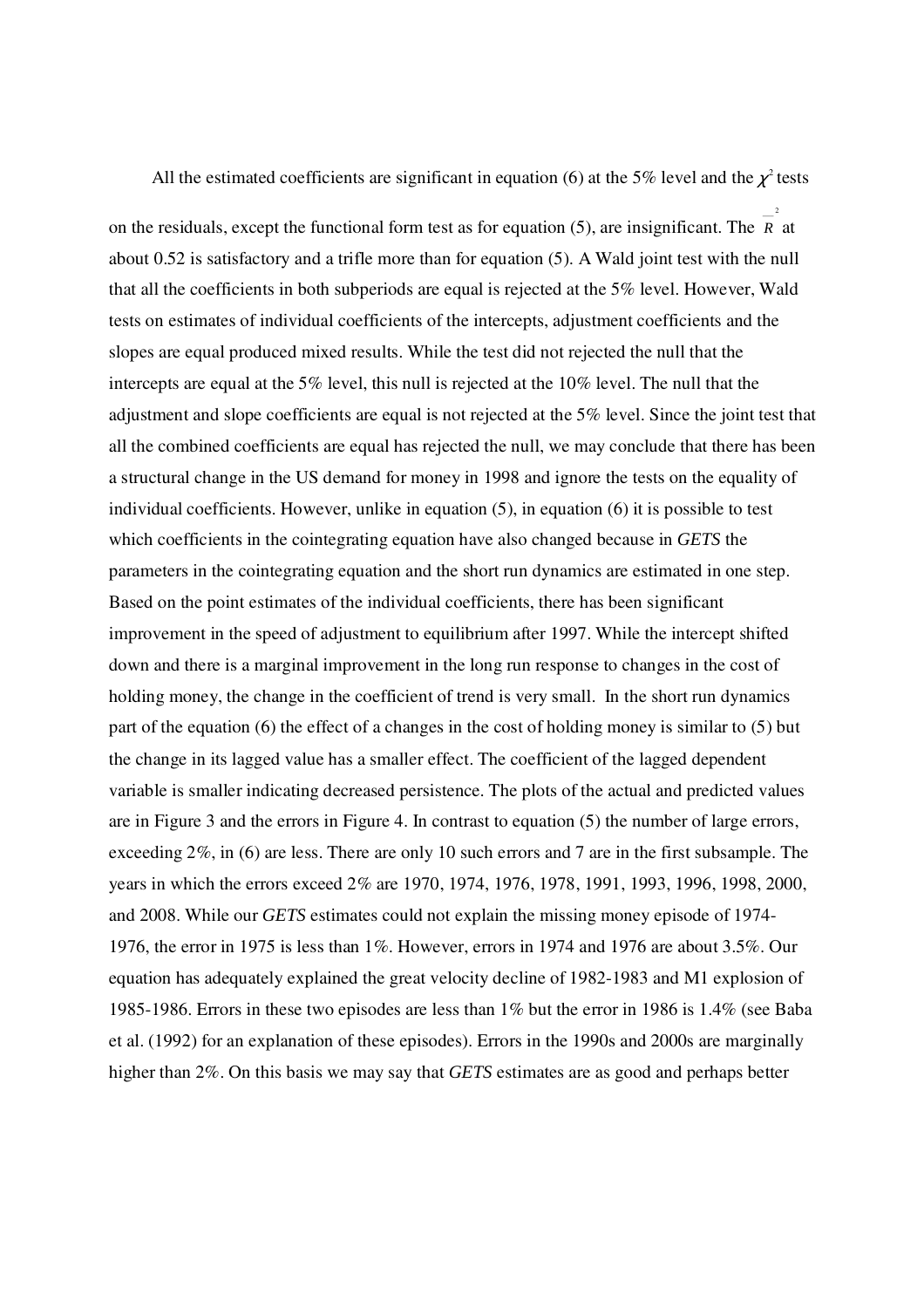than the standard approaches based on the 2 step methods of estimating the short run dynamic adjustment equations.

 Thus our extended specification, estimates of the short run dynamic equations and the constraint that income elasticity is unity, by and large, seem to have reduced major instabilities found in several studies which have estimated only the cointegrating equations of the canonical specification. Based on the estimates of equations (5) and (6) we may conclude that the structure of the US demand for money has changed, perhaps marginally with small changes in the intercepts and other coefficients, after 1997 mainly due to improvements in the speed of adjustment of the money market towards its equilibrium because of financial liberalization.

## **Figure 3: Plot of Actual and Fitted Values:** *GETS* **Equation**

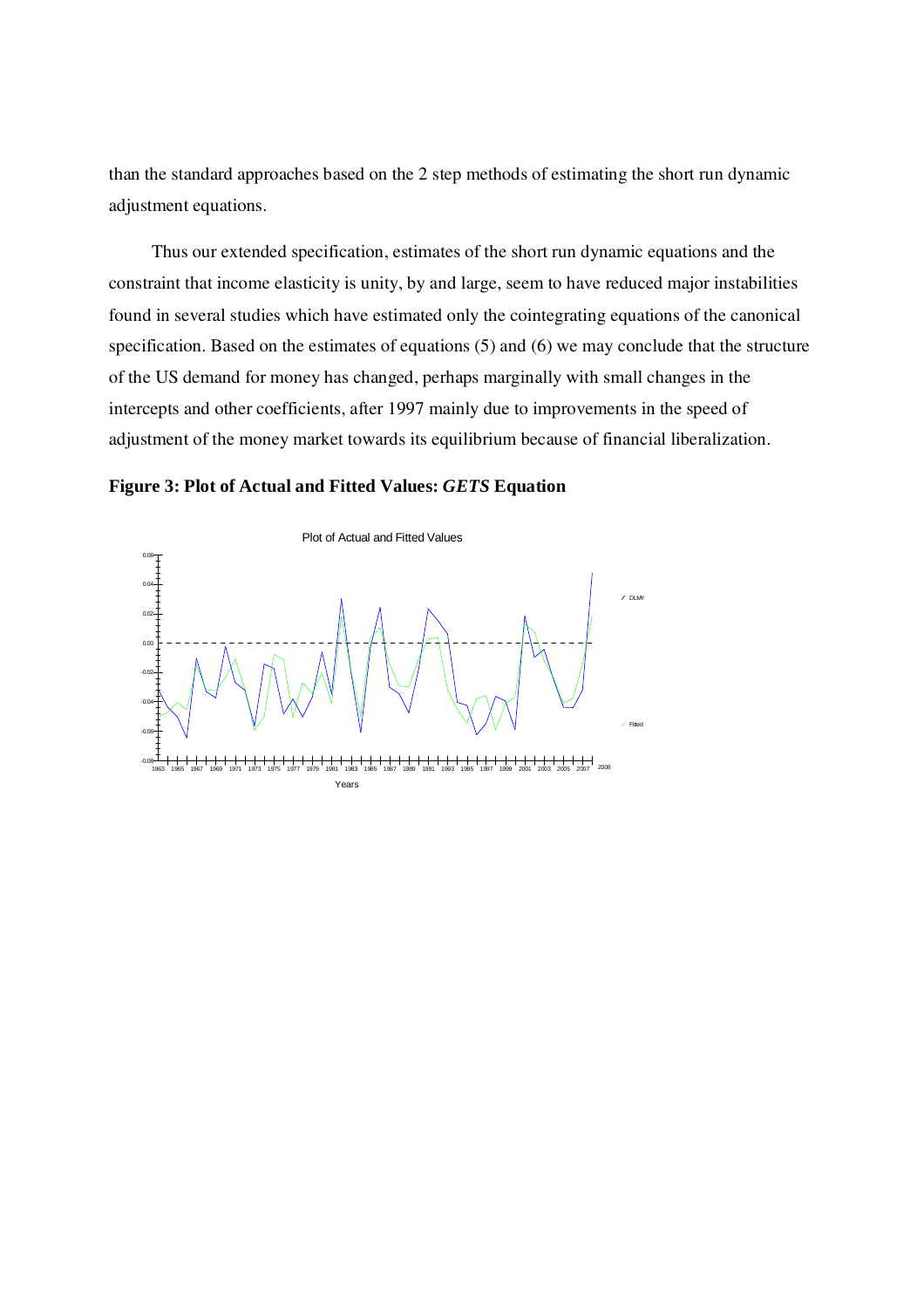#### **Figure 4: Plot of Residuals:** *GETS* **Equation and Two Standard Error Bands**



## **4. Conclusions**

This paper has estimated alternative specifications of the demand for money of the USA from 1960 to 2008 and examined its stability using a formal test for a single structural break. We found that inclusion of trend and additional variables, besides the rate of interest to capture the effects of cost of holding money, are useful and improved the stability of this relationship. We have tested for cointegration and presented the estimates of the cointegrating equations with *FMOLS* and *JML* and also estimated the short run dynamic equations. Structural break tests indicated that there is no strong evidence that our extended specification is unstable. However, there is some weak evidence for a break in 1998 and this break date is different from those reported by Ball and found by Choi and Jung. When the subsample estimates are made with the constraint that income elasticity is unity, to overcome multicolinearity between income and trend, a joint Wald test showed that *FMOLS* estimates for the subsample periods differ significantly but point estimates showed only minor changes in the parameters. On the basis of our test we concluded that the demand for M1 in the USA has been, by and large, stable but for a small changes after 1997. Financial reforms seem to have reduced the demand for M1 on average by about 2 to 2.5% annually and the response to the cost of holding liquidity has remained the same at about -0.36 in both subsamples. Finally, we estimated the short run dynamic equations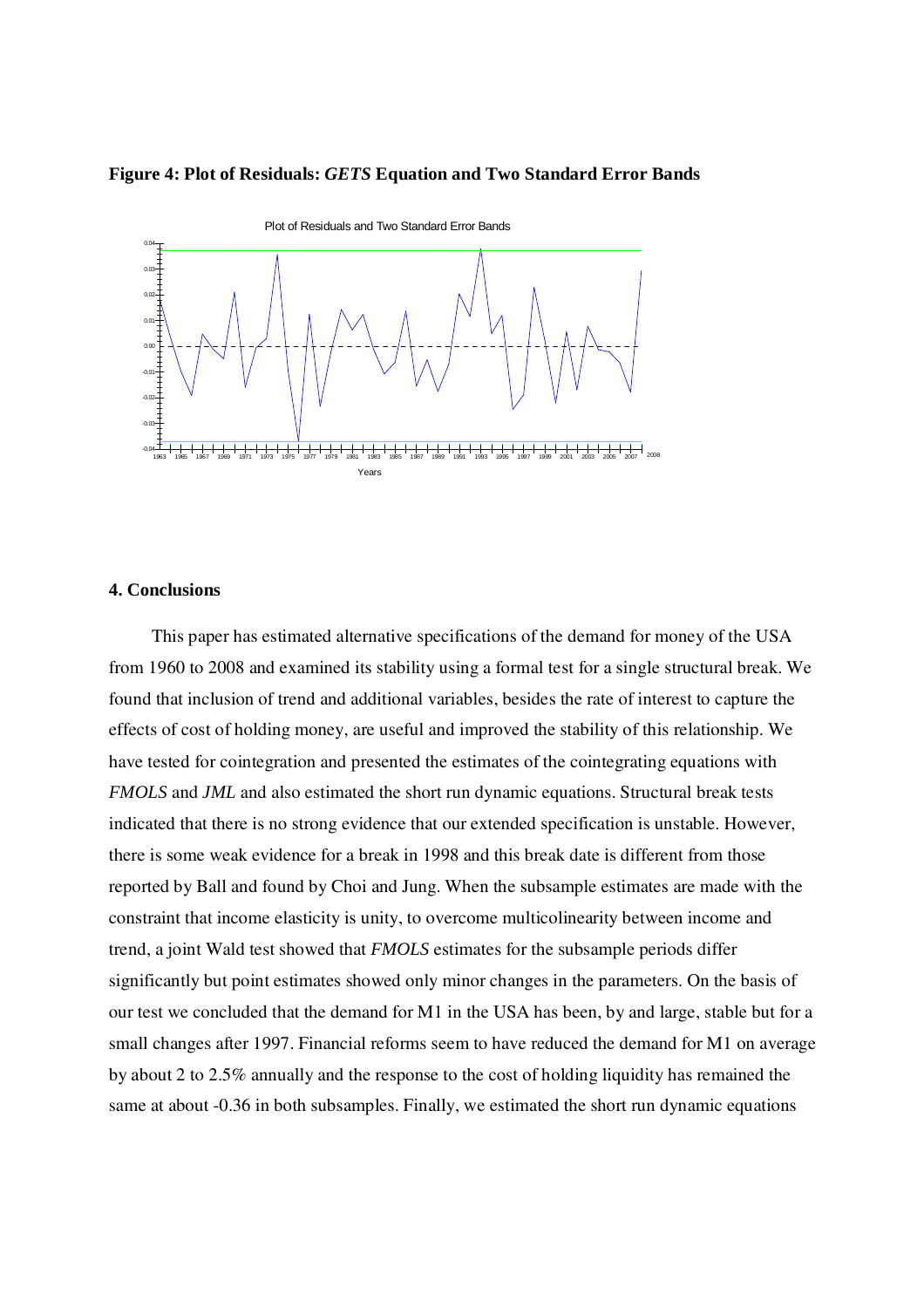with 2 alternative methods and both yielded similar results. Estimates with *GETS* is more satisfactory because the number of large errors are relatively few. In the subsample of 1998-2008 there are only three errors that exceeded 2% and one is towards the end of the sample in 2008. Furthermore, *GETS* estimate could explain the errors as the decline in the velocity and the great explosion of M1 but not the missing money episode of the mid 1970s.

Nevertheless, our paper has some limitations. We have assumed that income elasticity is unity to avoid multicolinearity. Alternative assumptions about this parameter are possible to search for improved estimates. The much coveted and superior *JML* method did not yield meaningful estimates of the parameters of the cointegrating equations for the subperiods although both *FMOLS* and *JML* gave virtually identical cointegrating equations for the whole sample period. We hope that our methodology and results will interest other investigators to analyze the stability of money demand function in the USA with alternative data sets and also in other countries. This is timely at a time when quantitative targets have attracted many central banks to stimulate the economy from the current unprecedented worldwide depression.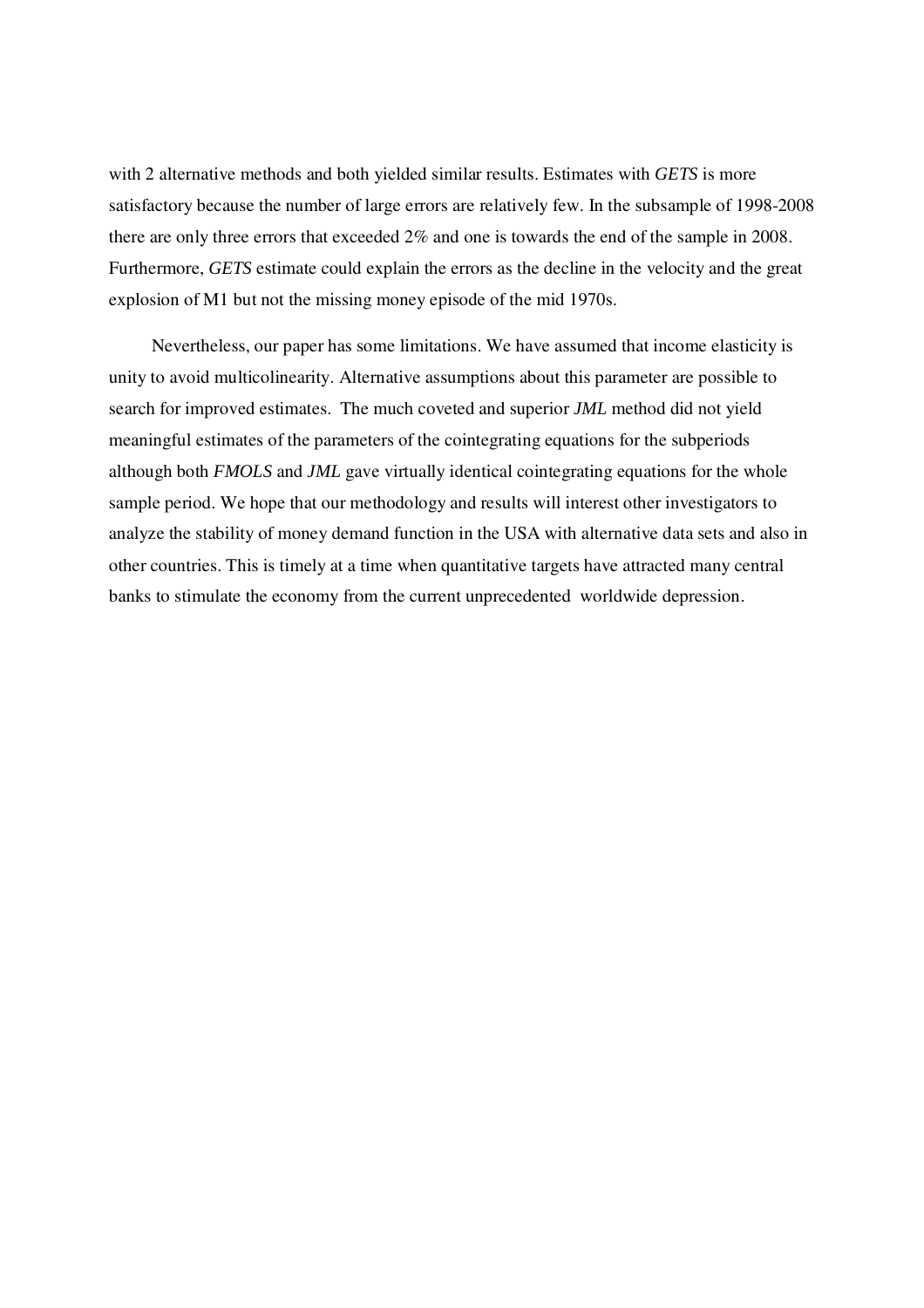## **Data Appendix**

 $m$  = real currency in circulation plus demand deposits (seasonally adjusted). Data are from (IFS-2008).

 $y =$  real GDP at factor cost. Data are from (IFS-2008).

 $R =$  Short term treasury bill rate (6 months). Data are from (IFS-2008).

 $P = GDP$  Deflator (2000 = 100). Data are from (IFS-2008).

*REER* = real effective exchange rate based on normalized unit labour costs. Data are from (IFS-2008).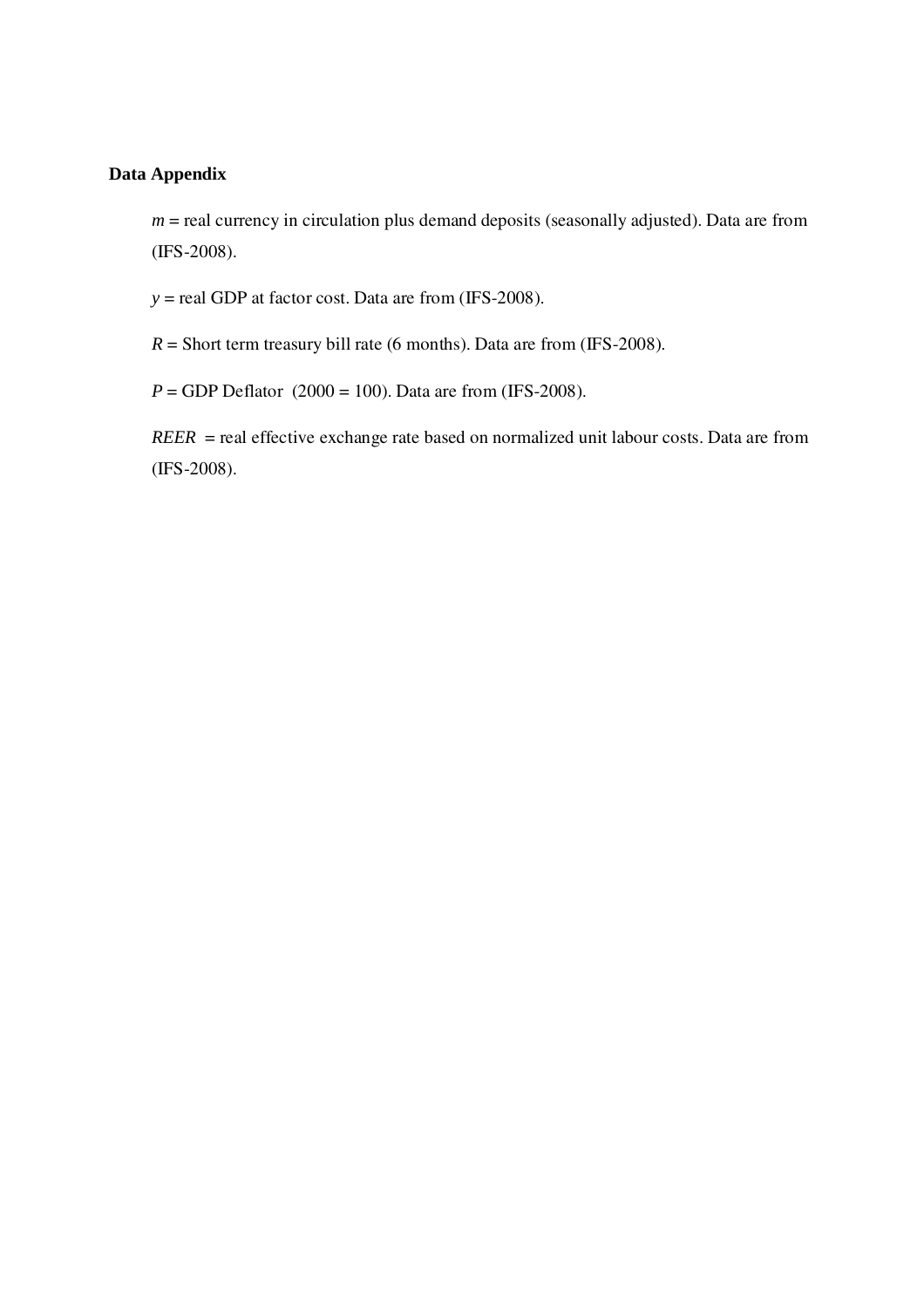#### **References**

Baba, Y., Hendry, D., and Starr, R. (1992) 'The demand for M1 in the U.S.A.', *Review of Economic Studies*, 59, 25-61.

Bai, J. and Perron, P. (2003) 'Computation and analysis of multiple structural change models', *Journal of Applied Econometrics*, 18, 1–22.

Ball, L. (2001) 'Another look at long-run money demand', *Journal of Monetary Economics*, 47, 31–44.

Choi, K. And Jung, C. (2009) 'Structural changes and the US money demand function', *Applied Economics*, 41, 1251-1257.

Duca, J.V. and VanHoose, D.D. (2004) ' Recent developments in understanding the demand for money', *Journal of Economics and Business*, 56, 247-272.

Friedman, B.M. and Kuttner, K.N. (1992) 'Money, income, prices and interest rates', *American Economic Review*, 82, 472-492.

Goldfeld, S.M. (1976) 'The case of the missing money', *Brookings Papers on Economic Activity*, 3, 683-730.

Gregory, A.W. and Hansen, B.E. (1996a) 'Residual-based tests for cointegration in models with regime shifts', *Journal of Econometrics*, 70, 99-126.

----------------- (1996b) 'Tests for cointegration in models with regime and trend shifts', *Oxford Bulletin of Economics and Statistics*, 58, 555-559.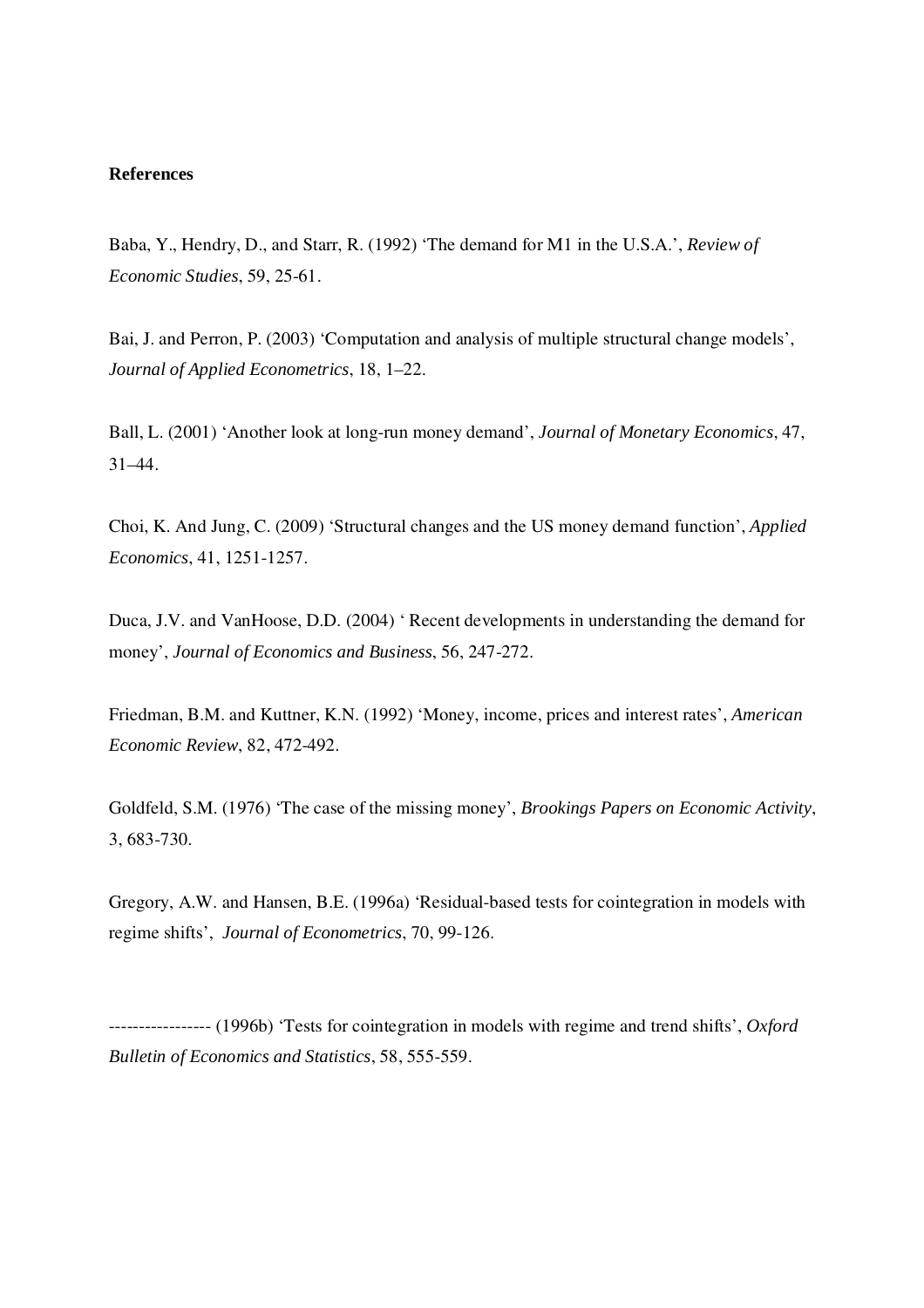Hendry, D.F. and Krolzig, H.M. (2001) *Automatic Econometric Model Selection with PcGETS.*  London. Timberlake Consultants Press.

Hoffman, D. L., Rasche, R. H., and Tieslau, M. A. (1995) 'The stability of long-run demand in five industrial countries', *Journal of Monetary Economics*, 35, 833–86.

Ireland, P. (2004) 'Money's role in the monetary business cycle', *Journal of money credit and banking*, 36, 969-984.

Judd, J. P. and Scadding, J. L. (1982) 'The search for a stable money demand function', *Journal of Economic Literature*, 20, 993–1023.

Leeper, E.M. and Roush, J.E (2003) 'Putting M back in monetary policy', *Journal of Money, Credit and Banking*, 35, 1217-1256.

Lucas, R. E. (1988) 'Money demand in the United States: a quantitative review', *Carnegie-Rochester Conference Series on Public Policy*, 29, 137–67.

McNown, R. and Wallace, M.S. (1992) 'Cointegration tests of a long-run relation between money demand and the effective exchange rate', *Journal of International money and Finance*, 11, 107-114.

Phillips, P.C.B. (1991) 'Spectral regression for cointegrated time series', in William A. Barnett, James Powell and George E.Tauchen (eds), *Nonparametric and semiparametric methods in economics and statistics*, Cambridge University Press, Cambridge, 413-435.

Phillips, P.C.B. and Hansen, B.E. (1990) 'Statistical inference in instrumental variable regressions with I(1) processes', *Review of Economic Stu*dies, 58, 407-436.